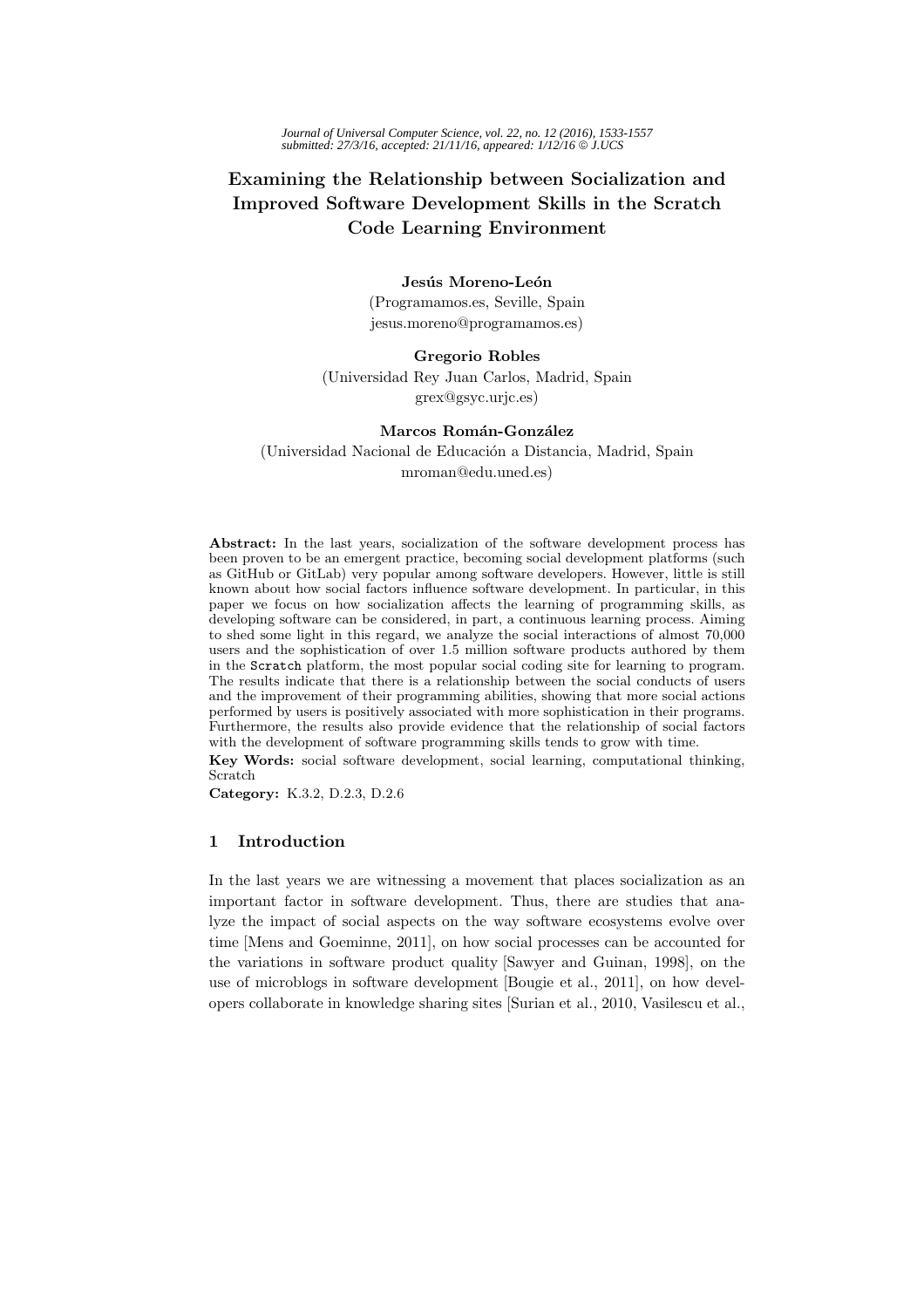2013] and, especially, on the interactions among developers in social coding sites, such as GitHub [Thung et al., 2013, Jiang et al., 2013, Vasilescu et al., 2013]. These social coding sites, which integrate social media features with source code management tools, are gaining more and more popularity among software developers, as they provide a collaborative environment with high levels of social transparency [Pham et al., 2013].

Furthermore, given the volatile environment in which software is developed, with constant technological and organizational changes, learning-focused practices are to be considered as an essential part of software development [Hoda et al., 2013]. Nonetheless, some development methodologies, such as the agile ones, consider that software development is a continuous learning process [Babb et al., 2014, Augustine et al., 2005] that involves different types of learning: "learning new or complex technical skills, learning cross-functional skills, and learning from the team's own experiences, all of which fuel self-improvement." [Hoda et al., 2011]

However, there is a lack of studies that analyze how social factors affect the learning of software development skills. With this paper we want to shed some light on this regard by analyzing the social interactions of over one million users and the evolution of the software products that learners generated during five years in the most popular social coding site for programming learning, the Scratch [Resnick et al., 2009] platform. This site incorporates features to share, study and remix projects, post comments or work in teams, offering Scratch programmers the opportunity to learn the social aspects of software development.

It is noteworthy that GitHub, the most popular social coding site, and the Scratch platform are targeted to different audiences. The former is focused on professional software developers, while the latter has been designed for learners. However, most of the social functionalities can be found in both platforms: they offer the possibility to explore the repository of projects, to follow the activity of other users and projects, to express appreciation for a project, and to create forks (remixes in the Scratch jargon) of projects developed by other programmers. The Scratch platform and GitHub differ in that the former lacks support for software evolution, as the bug tracking, code review and pull-request features offered by GitHub can only be (partially) achieved through comments.

The remainder of this paper is structured as follows: the research goals are described in [Section 2]. Related research, focused on social aspects of software development, is reviewed in [Section 3]. [Section 4] presents the dataset utilized for the analysis, which includes the activities of over a million users during the first five years of Scratch. Results are presented in [Section 5]. [Section 6] gives an answer to the research questions addressed in the paper, discusses implications and points out the threats to the validity of our results. Finally, conclusions along with ideas for future research are outlined in [Section 7].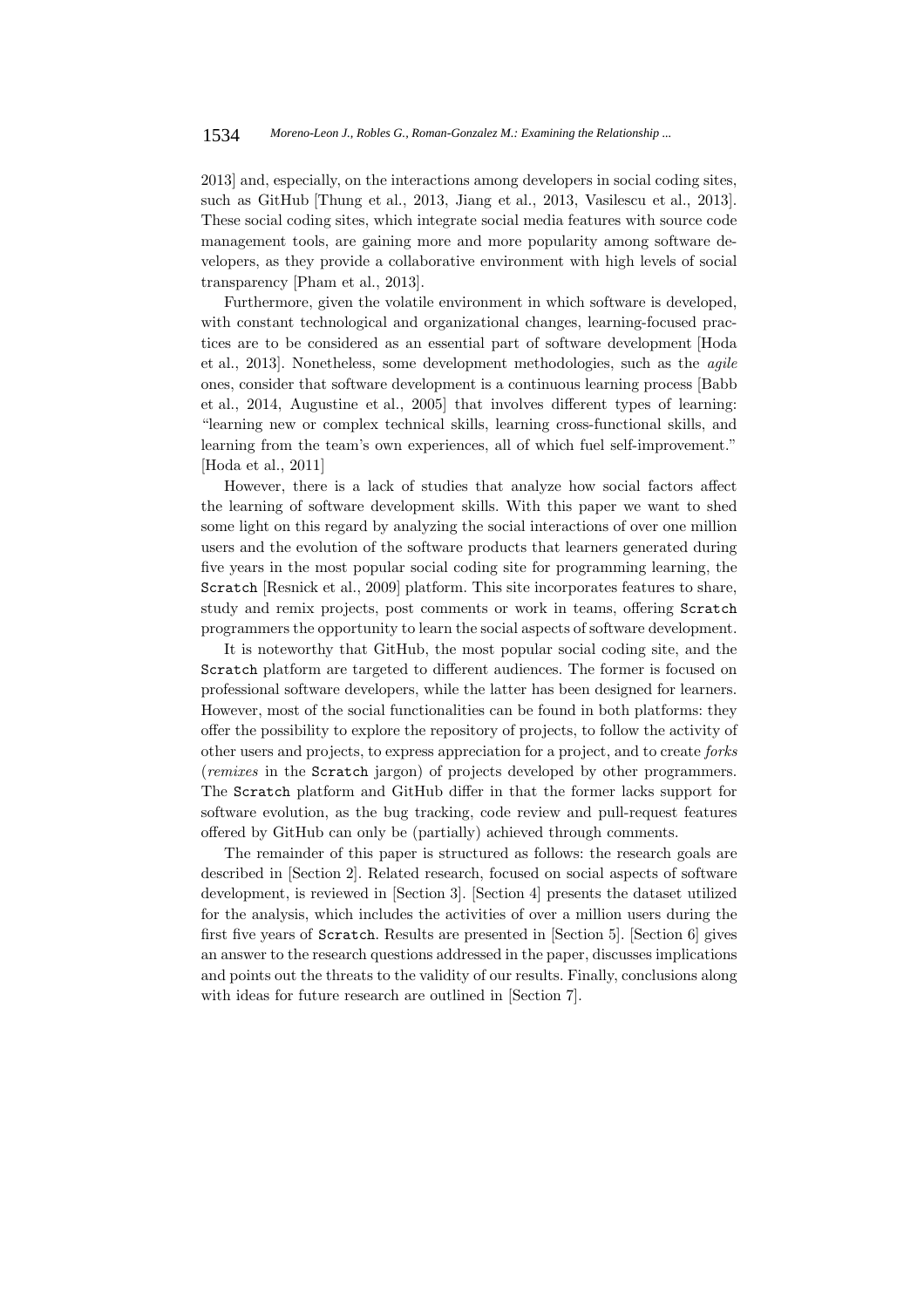## **2 Research Goals**

This work aims to identify the impact of social participation on the development of software development skills, by performing a comprehensive study of a social coding community for learning, Scratch. Specifically, the research questions that we address are following:

# **RQ1: Is there a relationship between learners' social participation in the** Scratch **community and the improvement in software development skills?**

Actively participating in a social coding community is considered to help programming learners to know the social aspects of software development, which, in turn, is assumed to help them develop their coding skills. Aiming to measure the effect size of social conducts on software development skills, we will analyze potential differences in the improvement of project sophistication between users who actively participate in the community and those who do not make use of these social features. Moreover, we will establish levels of socialization to examine possible variations in the effect size of social conducts on software development skills.

# **RQ2: Is there a relationship between learners' remix conducts in the** Scratch **community and the improvement in software development skills?**

Reusing code is assumed to be a good learning practice for programming learners, as it implies the reading, understanding and modification of other, commonly more experienced, developers' source code [Haefliger et al., 2008, Gross et al., 2010]. As Scratch offers the possibility of reusing code by means of remixing projects, we will study whether there are differences in the improvement in programming skills between those users who remix other programmers' projects and those who do not perform forks. Furthermore, the effect size of the remix conducts on software development skills could be compared with the effect size of the social aspects analyzed in RQ1.

## **RQ3: How does time spent in the community affect the answer to questions RQ1 and RQ2?**

Our hypothesis is that, depending on the learning time, the relationship of social and remix actions with the development of programming skills may vary. Thus, we think that it is possible that participating very actively in the community might not be as beneficial for novice learners as for more experienced ones, or it could even be counterproductive for users who have just started to learn to program. In consequence, we will study whether there are differences in the effect size of both social and remix conducts on software development skills over time.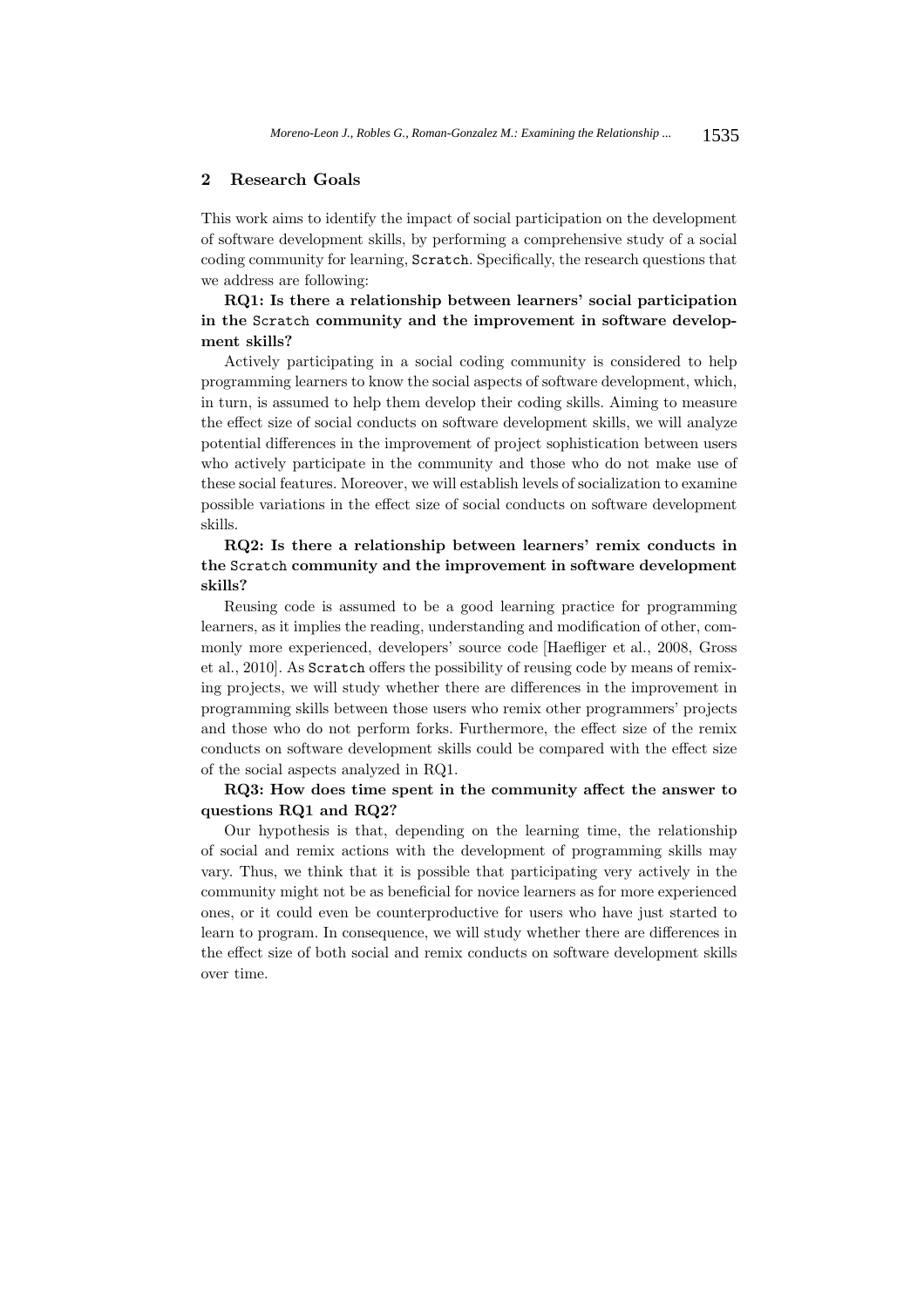### **3 Related Research**

Social software engineering is a relatively new, but important research area in software engineering. The idea of social software engineering –described as a complex socio-technical activity [Clarke et al., 2015], due to the need for sharing knowledge and discussing ideas among team members– was addressed by Ahmadi et al. by providing a literature survey in related areas [Ahmadi et al., 2008]. Storey et al. advocate for research to understand the benefits and risks of using social media tools and the effects they may have on the quality of software [Storey et al., 2010]. Based on a set of interviews with light and heavy users of GitHub, a series of social inferences that users make from the networked activity information of the site has been presented by Dabbish et al. [Dabbish et al., 2012]; respondents stated that they infer other developer's technical goals and vision when they edit code, or make guesses on the possibilities of success of similar projects, and that they combine these "inferences into effective strategies for coordinating work, advancing technical skills and managing their reputation".

The study of social activities in software development comprises research on micro-blogging [Bougie et al., 2011], on the use of Q&A sites such as StackOverflow [Surian et al., 2010, Vasilescu et al., 2013], or on social coding platforms such as GitHub [Thung et al., 2013, Jiang et al., 2013, Vasilescu et al., 2013], among others. The research topics are also very wide, covering collaboration [Surian et al., 2010], networking [Thung et al., 2013], information flow [Bougie et al., 2011, Vasilescu et al., 2013, Jiang et al., 2013], software evolution [Mens and Goeminne, 2011], etc. Some investigations on how to determine the development skills of developers can also be found. So, Capiluppi et al. have identified challenges of doing this for GitHub developers, and provide some guidelines to be used by recruiters to evaluate potential candidates [Capiluppi et al., 2013].

If we focus on the Scratch community, social aspects are clearly identified as key elements of the learning of programming abilities. Hence, Mitchel Resnick, the Scratch project leader at MIT Media Lab, states that "[m]embers of the Scratch community learn to collaborate in many different ways. They give feedback through comments on projects, they work together on joint projects, they remix one another's projects, they crowd-source artwork for their projects, they create Scratch tutorials to share their knowledge with one another" [Resnick, 2012], presenting three examples of collaborative learning and development in the Scratch community. Similarly, the Scratch team states that "[p]articipation and collaboration within online communities can support, inspire, and enable young people to become active creators (and not just consumers) of interactive media." [Brennan et al., 2010], although this statement is based on three concrete cases that illustrate different types of collaboration that allowed more complex and elaborated projects. In a similar vein, the Scratch team argues that scratchers "not only learn important math and computer science concepts,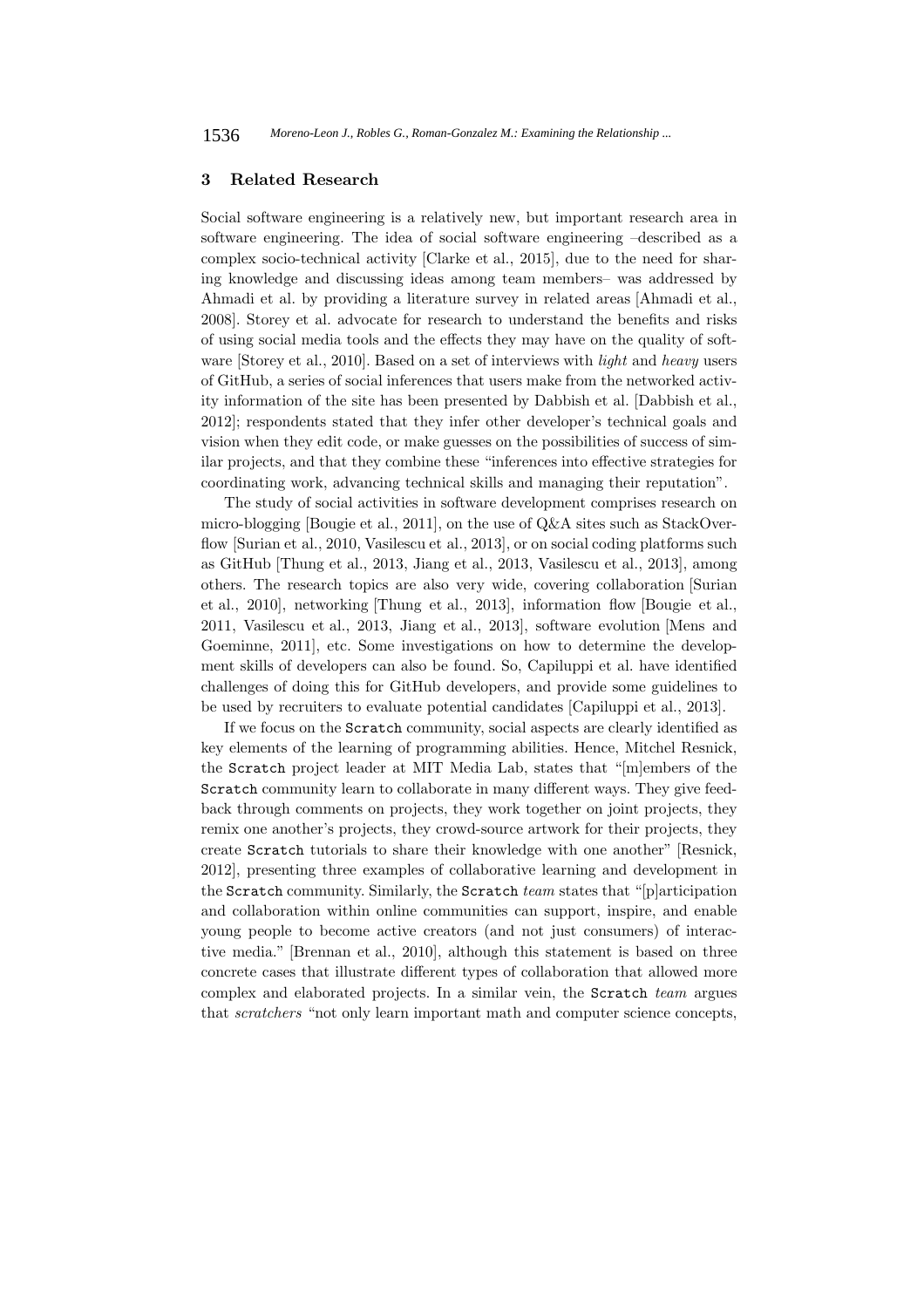but they also develop important learning skills: creative thinking, effective communication, critical analysis, systematic experimentation, iterative design, and continual learning" [Monroy-Hern´andez and Resnick, 2008], based on five cases in which user collaboration fostered the improvement of projects.

Most of the research papers that highlight the advantages for learners of participating in a social coding learning site are based on small case studies. However, some investigations on participation patterns in the Scratch community use larger amounts of data. In this regard, the contributions, mechanisms of gratification and patterns of participation of 65 young students (between 9 and 17 years old) learning to program with Scratch have been studied by Zuckerman et al. [Zuckerman et al., 2009]. These patterns revealed two types of participants: project creators and social participants. In addition they identified a long tail distribution in content contribution, with active and very active users (18% of the sample) creating 67% of the projects generated during the investigation.

100 randomly selected projects, along with their associated comments, were analyzed by Dahotre et al. in order to evaluate how Scratch is serving as a basis for demonstrating technical, social, and remixing skills [Dahotre et al., 2010]. Although authors acknowledge the success of the platform towards these goals, they also identify some opportunities for improvement. Thus, in spite of the important number of generated comments, researchers could not find a single case in which the feedback originated some kind of online collaboration. On the other hand, the level of code reuse was around 5%, significantly lower than the 15% stated by the Scratch team. In addition, only  $40\%$  of the remixes implied modifications in the code, being the majority of changes to modifying or including images and sounds.

Aiming to assess the evolution of Scratch users, both from technical and social points of view, data from 250 random users who had authored around 1,000 projects [Scaffidi and Chambers, 2012] was retrieved. Even though a positive progression in terms of social skills is detected, a negative progression in the technical abilities is also observed. It must be noted, though, that these two variables were independently analyzed, and correlation between them was not studied. Researchers state that the downtrend in the technical skills might be partially explained by the fact that experienced users may be less likely to demonstrate their skills than inexperienced users.

The social activities (downloads, comments, friends and favorites) of 2,225 users who at least created 1 project across a three-month period in early 2012 are analyzed by Fields et al. [Fields et al., 2014], identifying five classes of Scratch users in terms of their participation in the community: low network, downloaders, commenters, networkers and high network. In general, no correlation between level of online participation and level of programming sophistication is detected. However, the authors highlight that a very small and extremely active group of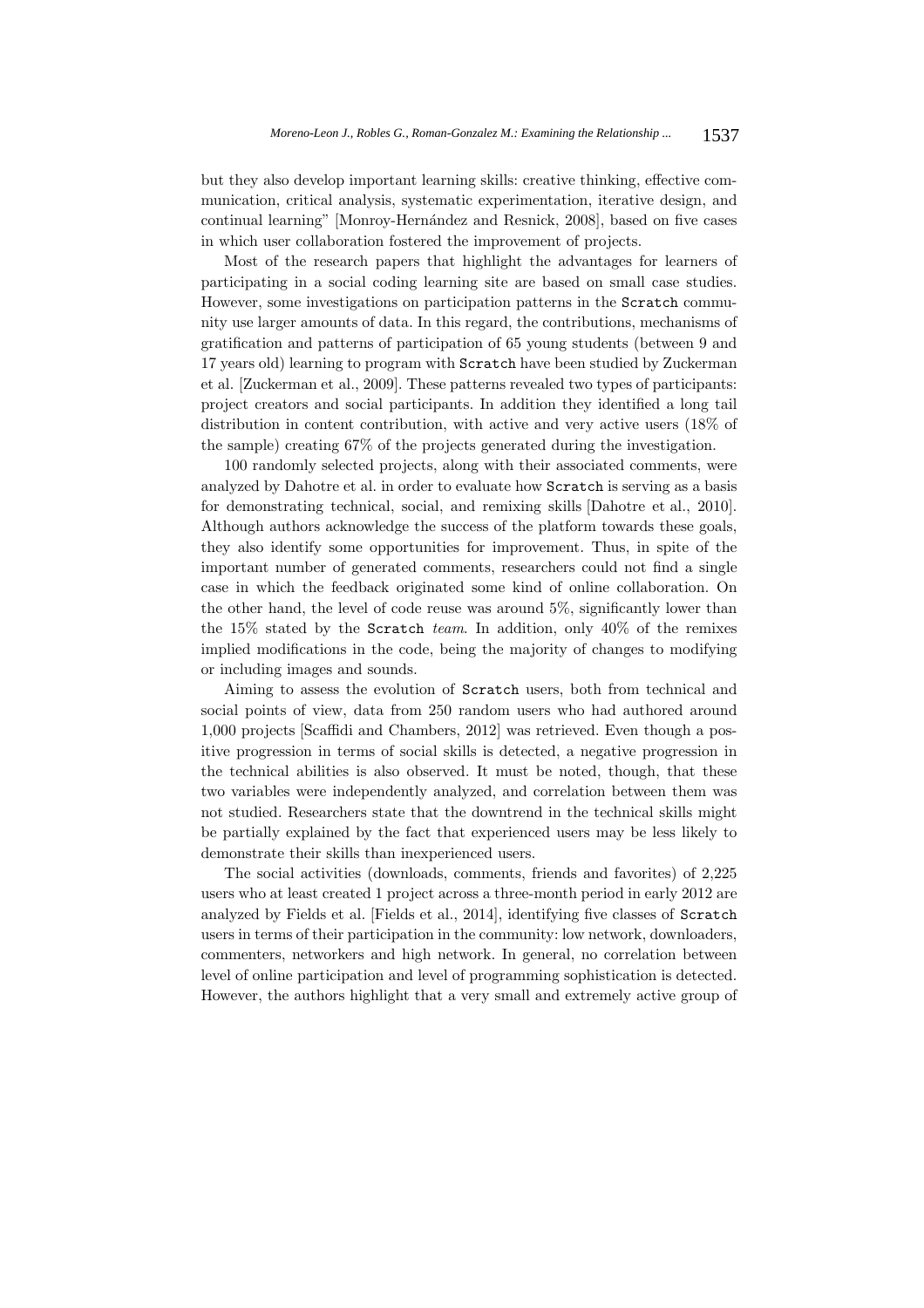users used more complex programming instructions than the rest.

With the goal of presenting implications in the design of collaborative tools and communities [Fields et al., 2013], the activity in the community to identify patterns of participation is analyzed. Velasquez et al. studied the comments generated by 5,000 users in a month, stating that comments about projects show a richer language than other kind of comments [Velasquez et al., 2014].

Finally, three recent investigations have been published based on the same dataset used in this paper. On one hand, the authors of this work have performed a preliminary investigation to measure how social the Scratch community is by studying user contributions in terms of number of comments, friends, favorites and galleries. The analysis involved over one million learners who had authored almost two million projects. The results indicate that the vast majority of users barely make use of the social capabilities offered by the Scratch platform [Moreno-León et al., 2016b]. On other hand, Matias et al. [Matias et al., 2016] have revisited the research by Scaffidi and Chambers [Scaffidi and Chambers, 2012], obtaining opposite results as Scratch users tend to share increasingly code-heavy projects over time and use a more diverse range of code concepts. In a similar work to the latter, the study of the whole repository shows that users who remix more often have larger repertoires of programming commands [Dasgupta et al., 2016].

| Paper                         | <b>Topic</b>                    | Sample size |
|-------------------------------|---------------------------------|-------------|
| [Resnick, 2012]               | Collaborative learning          | 3           |
| [Brennan et al., 2010]        | Participation in the community  | 3           |
| Monroy-Hernández              | and Collaborative learning      | 5           |
| Resnick, 2008]                |                                 |             |
| [Zuckerman et al., 2009]      | Participation in the community  | 65          |
| Dahotre et al., 2010          | Collaborative learning, remix-  | 100         |
|                               | ing, technical abilities        |             |
| [Scaffidi and Chambers, 2012] | Participation in the community, | 1,000       |
|                               | technical abilities             |             |
| [Fields et al., 2014]         | Participation in the community  | 2,225       |
| [Fields et al., 2013]         | Participation in the community  | 5,000       |
| [Matias et al., 2016]         | Technical abilities             | 643,246     |
| [Moreno-León et al., 2016b]   | Participation in the community  | 2,000,000   |
| Dasgupta et al., 2016         | Remixing, technical abilities   | 2,400,000   |

Table 1: Summary of reviewed literature on Scratch: main topic and size of sample (in number of projects).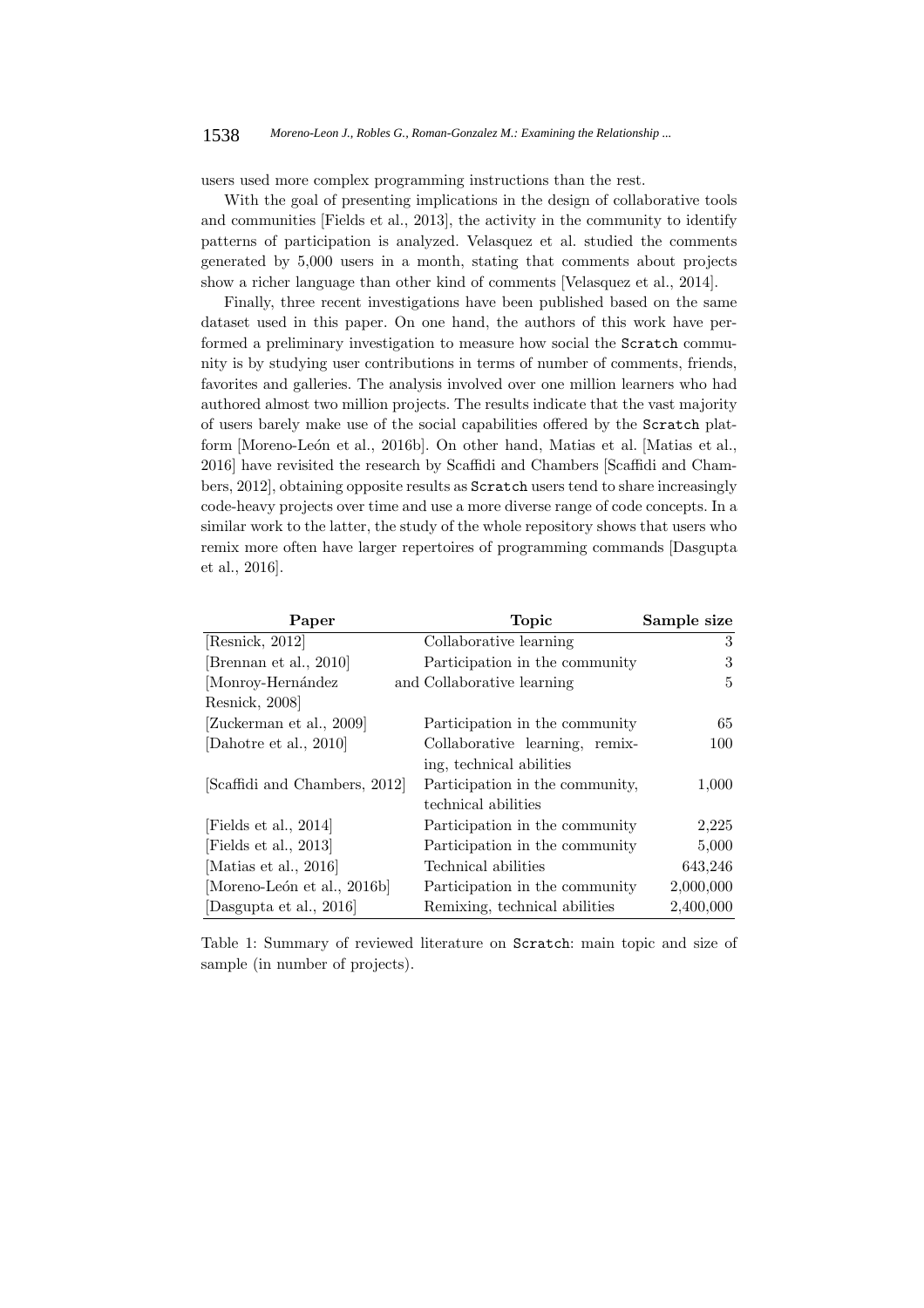Table 1 summarizes the type of investigations that have been performed on projects shared in the Scratch community. As can be seen, a majority of investigations involve a small amount of projects with a sample of 5,000 projects or less for 8 out of the 11 papers. Articles placing the focus on the technical abilities of learners are a minority, as most of the works focus on other aspects of learning, being the most frequent subject of study the participation in the community.

## **4 Data Set**

For this investigation we have worked with several datasets that include the first five years, approximately from 2007 to 2012, of public data from the Scratch online community website<sup>1</sup>.

The set of datasets is divided into Core datasets, which describe the major objects and relationships captured by the Scratch website, including the main information on users, projects, galleries or favoriters; Text and Code datasets, which contain text generated by the programmers; and *Project Analytics Datasets*, such as the *project blocks* table, which holds the blocks used in each project.

In our study we have combined and analyzed data included in the Core datasets and Project Analytics Datasets. Specifically, we have worked with the information on 1,056,951 users, 1,928,699 projects, 120,097 galleries, 1,313,200 friends, 1,041,387 favorites and 7,788,414 comments on projects.

Although there is more than 1 million active users in the dataset, only 304,793 have published at least one project. As we are interested in comparing differences in learning and progression, we have selected those learners who have published at least 5 projects to study their social behavior. This process resulted in a new subset with the information of 67,799 users as presented in Table 2.

In a previous investigation, Scaffidi and Chambers [Scaffidi and Chambers, 2012] adapted a model proposed by Huff et al. [Huff et al., 1992] to measure the sophistication of Scratch projects. The authors derive sophistication from three different concepts: breadth, depth and finesse. Breadth refers to the range of different features that programmers use; depth represents the amount with which programmers use those features; while *finesse* captures the user's ability to solve programming problems effectively and creatively.

From the information in the datasets we could directly assign *blocks* to *depth* and block.types to breadth. To calculate finesse, instead of using the proposed framework by Scaffidi and Chambers [Scaffidi and Chambers, 2012], we have adapted Dr. Scratch, a free/libre static code analyzer for Scratch projects, to work with the data stored in the project blocks table.

 $^{\rm 1}$  Access to the datasets can be requested at https://llk.media.mit.edu/scratch-data/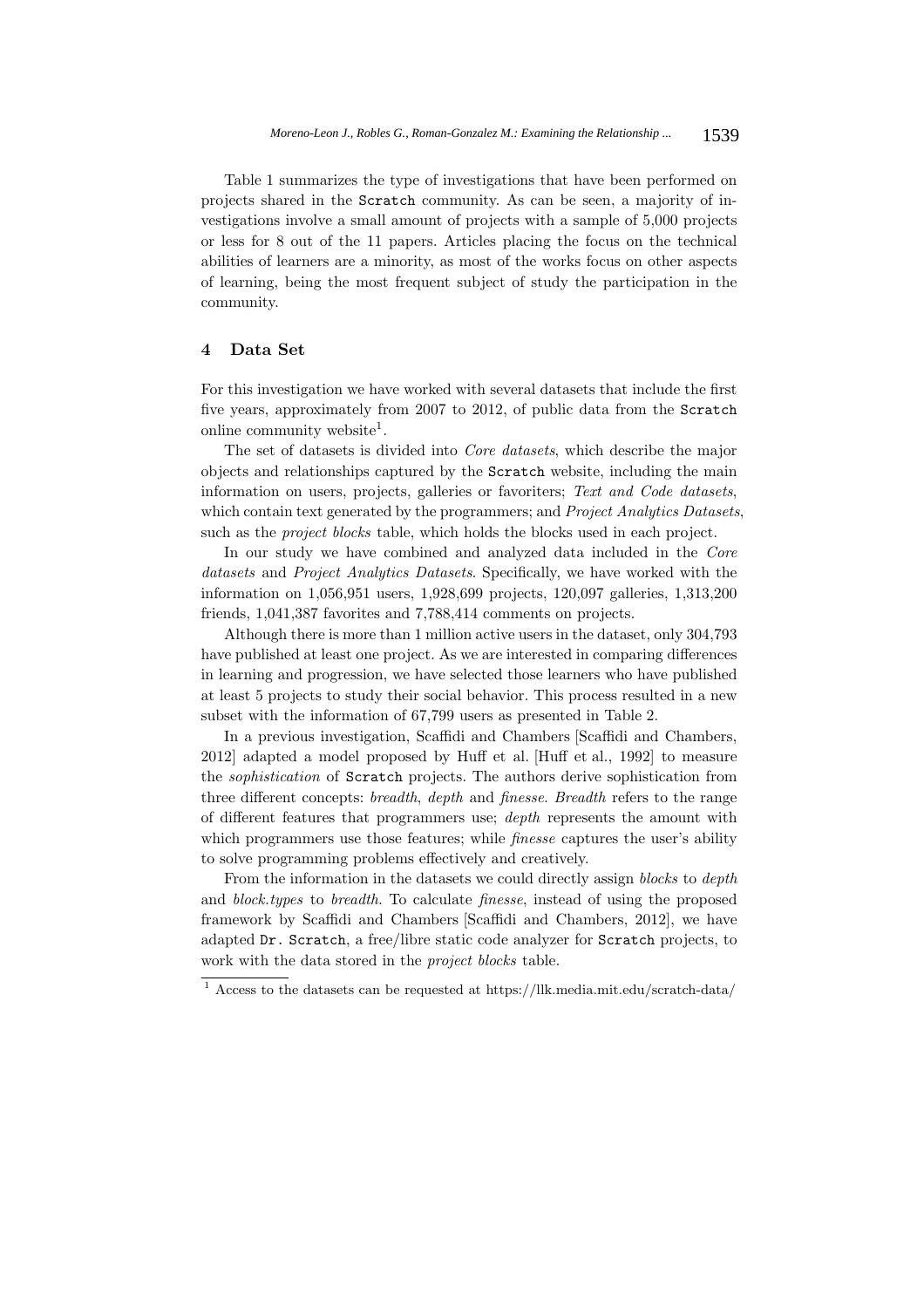| 1540 |  |  | Moreno-Leon J., Robles G., Roman-Gonzalez M.: Examining the Relationship |
|------|--|--|--------------------------------------------------------------------------|
|------|--|--|--------------------------------------------------------------------------|

| Field                    | Description                                                                  |
|--------------------------|------------------------------------------------------------------------------|
| $\emph{user.id}$         | User id in the Scratch community                                             |
| first                    | Date of the first published project                                          |
| last                     | Date of the last published project                                           |
| time                     | Days between the first and the last published project                        |
| $number$ .projects       | Amount of published projects                                                 |
| blocks.mean              | Mean of the number of blocks (Scratch programming                            |
|                          | instructions) in the projects                                                |
| block.types.mean         | Mean of the number of types of blocks in the projects                        |
| favorited                | Amount of projects marked as favorite by the user                            |
| galleries.created        | Amount of galleries created by the user                                      |
| friends                  | Amount of friends made by the user                                           |
| pcomments                | Amount of comments posted in projects by the user                            |
| forks                    | Amount of remixes (forks) created by the user                                |
| forks.code               | Amount of remixes (forks) created by the user in which                       |
|                          | there are modifications in the code of the project                           |
| blocks.first             | Number of blocks in the first published project                              |
| blocks.max               | Maximum of number of blocks in all published projects                        |
| $blocks. \text{improve}$ | Difference between <i>blocks.first</i> and <i>blocks.max</i>                 |
| block.types.first        | Number of type of blocks in the first published project                      |
| block.types.max          | Maximum of number of types of blocks in all published                        |
|                          | projects                                                                     |
|                          | block.types.improve Difference between block.types.first and block.types.max |

Table 2: Description of the information available for each user involved in the investigation

The effectiveness of assessing computational thinking skills using Dr. Scratch, which is based on Hairball [Boe et al., 2013] and inspired by Scrape [Wolz et al., 2011], has been previously reported [Moreno-León et al., 2015]. In addition, given that the assessment provided by Dr. Scratch is, to some degree, a complexity value, its measurements have been compared with other, classic software engineering metrics that measure the complexity of a program, such as McCabe's Cyclomatic Complexity [McCabe, 1976] and Halstead's metrics [Halstead, 1977], finding a statistically significant, positive, moderate correlation [Moreno-León et al., 2016a].

Dr. Scratch requires access to the source code file to be able to perform a complete analysis, which is not the case in this research. Consequently, we have performed some modifications in the analysis algorithm of Dr. Scratch to assign a mastery score, which ranges from 0 to 10 points, by studying the blocks included in the projects in terms of user interactivity, synchronization, logic,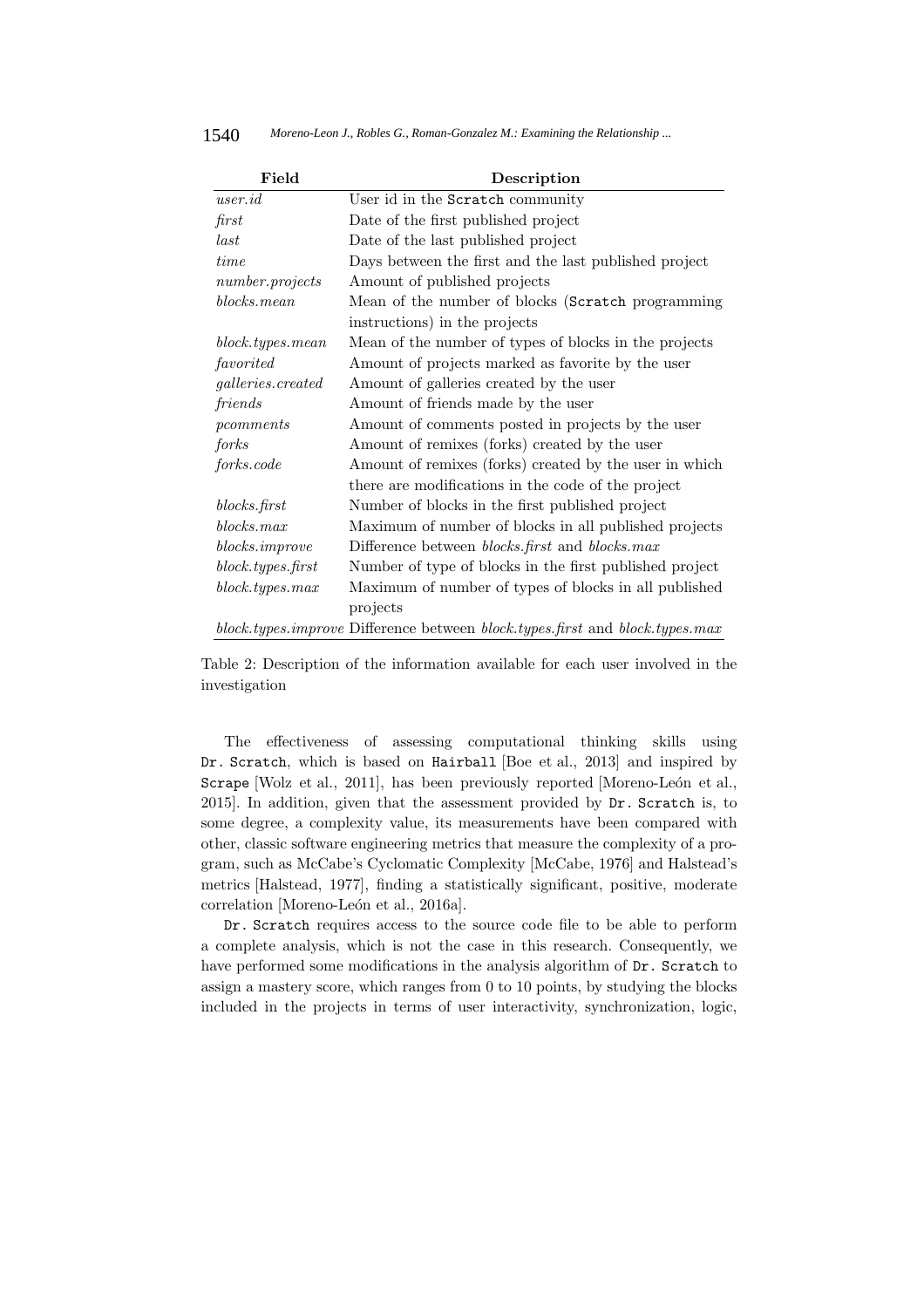data representation, flow control and other advanced instructions, as described in Table  $3^2$ .

| Category                               | Blocks adding 1pt                   |                                         |
|----------------------------------------|-------------------------------------|-----------------------------------------|
| Logic                                  | if, if else                         | logic operations (and, or,              |
| Data representation<br>Synchronization | variables<br>wait, touching         | not)<br>lists<br>message passing        |
| Flow control                           | forever, repeat                     | forever if, repeat until,<br>wait until |
| User interactivity                     | keyboard, mouse, ask $\&$<br>answer |                                         |
| Other features                         | timer, random numbers               |                                         |

Table 3: Description of the mastery score measurement, which is calculated based on the types of blocks used in the project. The score ranges from 0 to 10 points.

By performing the mastery analysis, we could add the information described in Table 4 to the dataset for the 1,539,197 projects finally under study.

| Field          | Description                                                                           |
|----------------|---------------------------------------------------------------------------------------|
| master y.first | Level of mastery demonstrated in the first published                                  |
|                | project                                                                               |
| master y.max   | Maximum of level of mastery demonstrated in all pub-                                  |
|                | lished projects                                                                       |
|                | <i>mastery improve</i> Difference between <i>mastery first</i> and <i>mastery max</i> |

Table 4: Description of the information on finesse generated for each user by performing the mastery analysis to the projects in the dataset.

### **5 Results**

Our dataset allows to study relationships between social and remix conducts with improvements in programming skills. The social contributions are analyzed in terms of number of projects marked as favorite, amount of galleries created, number of friends made and amount of comments posted in projects. Regarding

 $\frac{2}{1}$  The program used to perform the mastery analysis is publicly available at http: //gsyc.urjc.es/~grex/repro/2016-jucs-socialization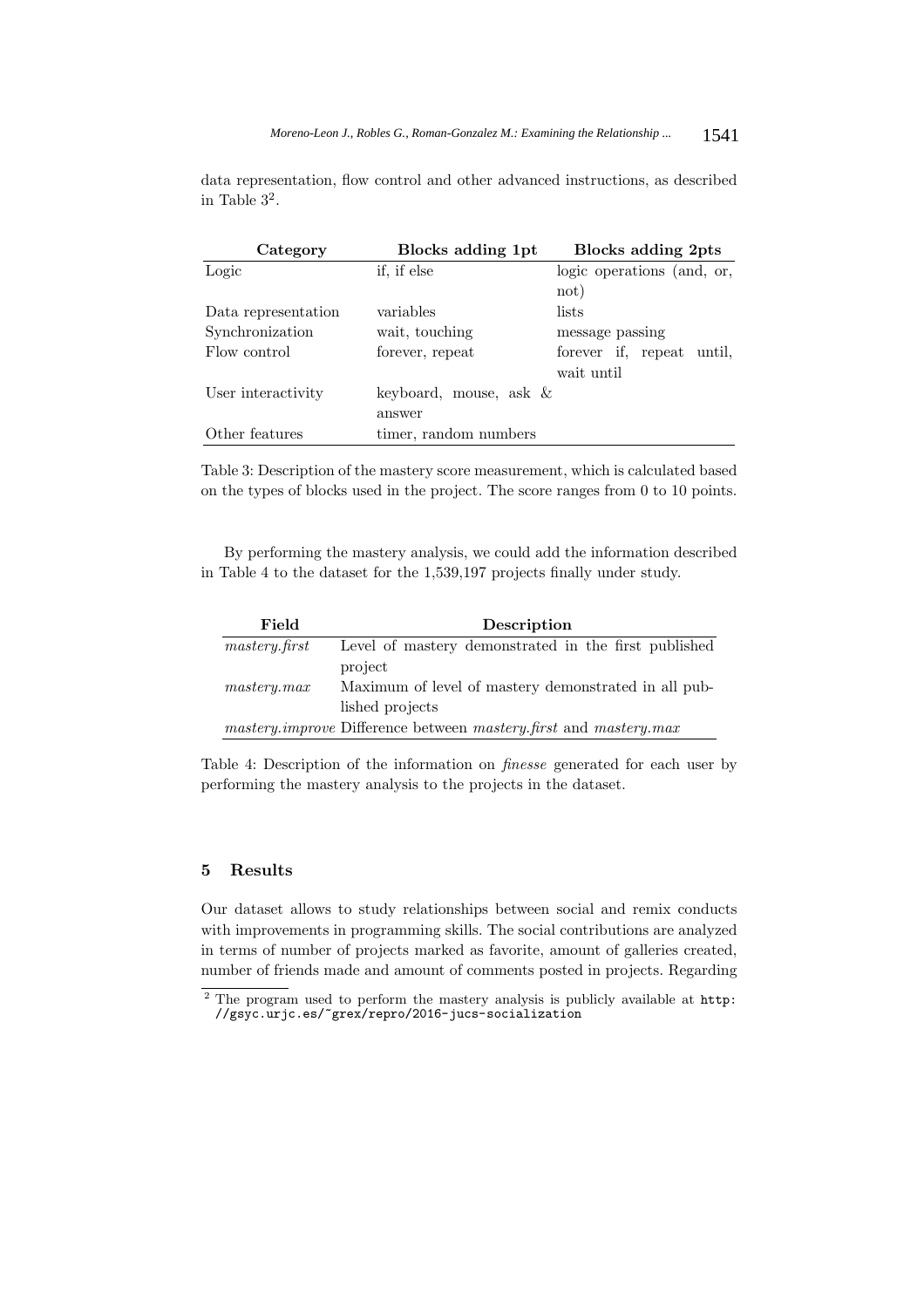### 1542 *Moreno-Leon J., Robles G., Roman-Gonzalez M.: Examining the Relationship ...*

the remix conducts, although there is information available on the total number of forks, we considered to take only into account those forks where the source code of the original project is modified. Finally, improvements are calculated in number of blocks, number of types of blocks and mastery score.

Figure 1 graphically represents the distribution of users in terms of time in the community, which is calculated as the number of days between the publication of the first and the last project of each user. As can be seen (the logarithmic scale of the vertical axis should be taken into account), the distribution is extremely skewed, with a vast majority of users with a short time in the community, and an extremely small set of users who spend a long time in the Scratch community exists. In consequence, time was considered a moderator variable that could affect the relationships between the independent variables, social and remix conducts, and the dependent one, the improvements in programming skills.



Figure 1: Distribution of users in terms of time (days) in the community. The vertical axis is in logarithmic scale.

#### $5.1$ Relationships between social conducts and improvements in programming skills

As a first approach to study whether social conducts are related to improvements in programming skills, we divided the users into those who perform any of the social actions and those who don't (see Table 5).

Table 6 shows the differences in improvements for each of the dichotomized groups, presenting the mean, standard deviation, effect size (measured by Cohen's  $d$ ), and the results of the t-test for independent samples ( $t$  and  $p-value$ ).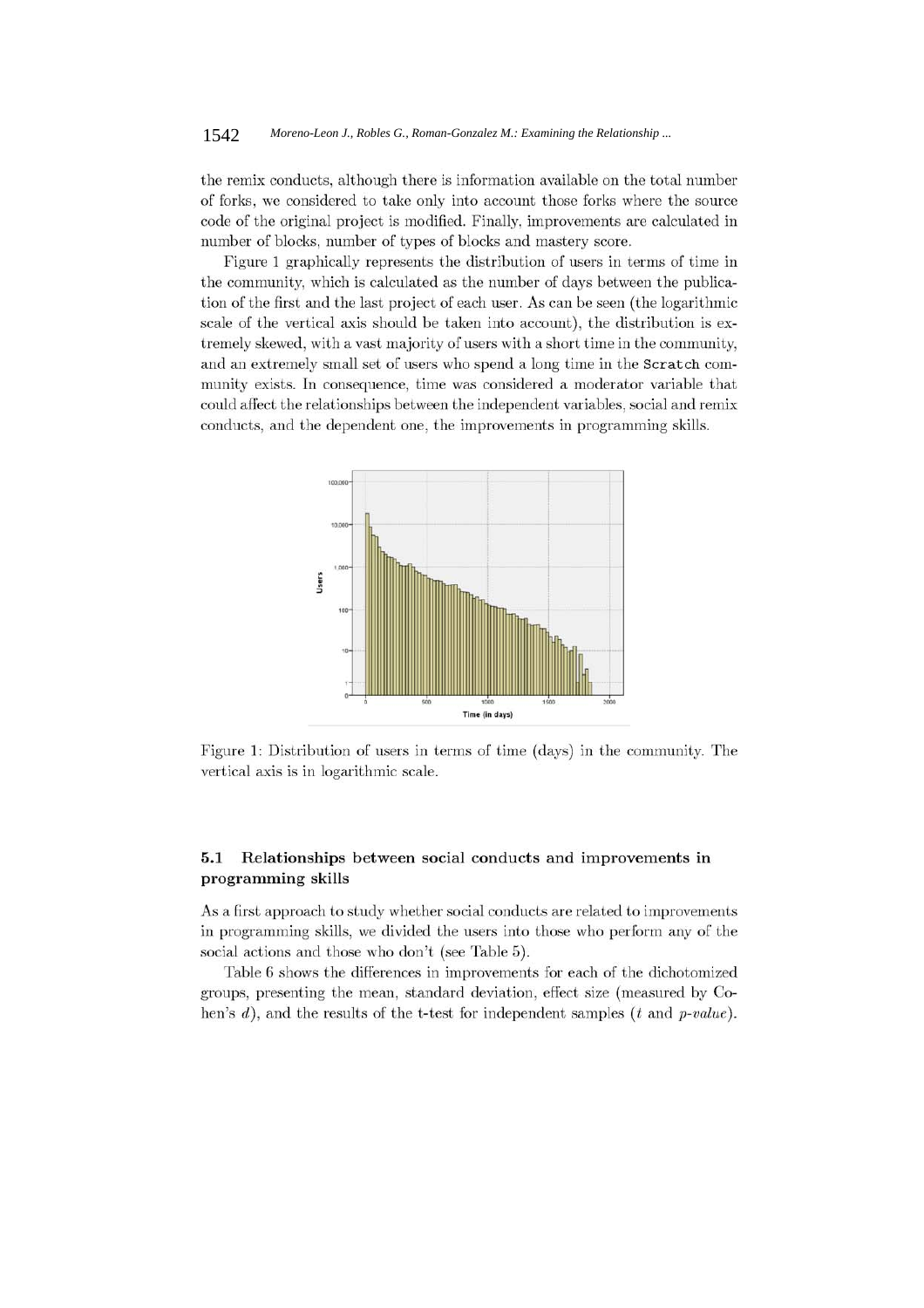| Social Action | Do not                        | Do |
|---------------|-------------------------------|----|
| Favorites     | 37,914 (55.9%) 29,885 (44.1%) |    |
| Galleries     | 42,508 (62.7%) 25,291 (37.3%) |    |
| Friends       | 29,358 (43.3%) 38,411 (56.7%) |    |
| Comments      | 20,911 (30.8%) 46,888 (69.2%) |    |

Table 5: Amount of learners who perform each of the social actions.

As shown, there is a very significant difference in favour to the social users in all the cases, both for depth (blocks), breadth (block types) and finesse (mastery). However, the biggest effect size is produced on the improvements of types of blocks and, in a slightly lesser way, on mastery; the effect size on number of blocks is much lower for every analyzed social aspect.

Another approach is to create a new variable, sociability, as the sum of the social actions: number of favorites, galleries, friends and comments. The median of this sociability variable is 9; we use the median to divide the set of users into non social  $(n=34,496)$  and social  $(n=33,303)$  learners. If the previous analysis is performed for these new groups, very significant differences are found for all improvements variables in favour to the *social* group, being the effect sizes  $d =$ 0.14 for the improvement in number of blocks,  $d = 0.60$  for types of blocks, and  $d = 0.50$  for mastery.

However, these differences could be attributed to the time spent in the community, as *social* users could tend to participate for longer periods of time than non social ones. Therefore, using the quartiles of the time variable, we divided users in four new groups, based on the number of days that they spend in the community (see Table 7).

When the improvements in learning of *social* and *non social* users are compared for each of these time groups, very significant differences are detected in favour of the social groups in all cases. Figures 2 and 3, which respectively illustrate the improvements in number of blocks, different types of blocks and mastery score, show that the differences in favour of the social group tend to increase over time.

Finally, a different approach to study the levels of social participation in the Scratch community can be addressed by codifying a new variable, sociability.bis, as the sum of each of the dichotomized social conducts. In other words, for any social conduct where a learner has shown activity, the *sociability*.bis will be increased by 1; no activity in a conduct will result in no increase. So, a learner with at least one friend and a gallery, but has not favorited and not posted comments would have a sociability.bis measure of 2. Five groups of users are obtained as a result as described in Table 8.

If the differences in the improvements indicators are studied in terms of level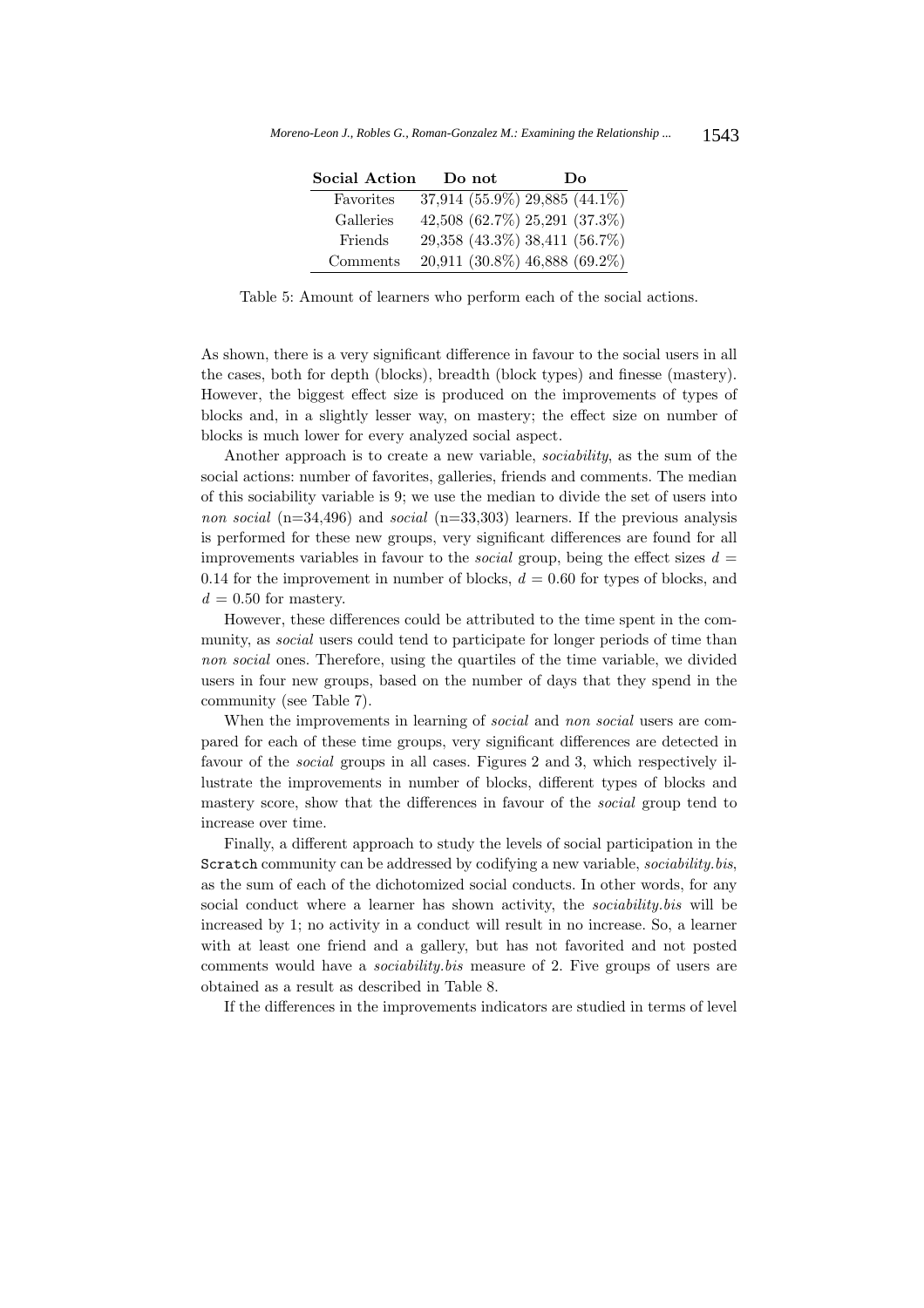| Improvement   | Group          | M                             |                 | $SD$ Cohen's $d$ | $\boldsymbol{t}$ | $p-value$ |  |
|---------------|----------------|-------------------------------|-----------------|------------------|------------------|-----------|--|
| <b>Blocks</b> | No favs        | 134.61                        | 517.83          | 0.13             | 14.48            | .000      |  |
|               | With favs      |                               | 387.75 2,986.62 |                  |                  |           |  |
| Block types   | No fays        | 6.73                          | 8.53            | 0.56             | 69.13            | .000      |  |
|               | With favs      | 12.66                         | 12.75           |                  |                  |           |  |
| Mastery       | No favs        | 1.69                          | 2.00            | 0.47             | 58.86            | .000      |  |
|               | With favs      | 2.75                          | 2.54            |                  |                  |           |  |
| <b>Blocks</b> | No galleries   | 145.43                        | 725.04          | 0.13             | 13.34            | .000      |  |
|               | With galleries |                               | 415.55 3,171.00 |                  |                  |           |  |
| Blocks types  | No galleries   | 7.06                          | 8.91            | 0.58             | 66.52            | .000      |  |
|               | With galleries | 13.18                         | 12.93           |                  |                  |           |  |
| Mastery       | No galleries   | 1.76                          | 2.05            | 0.48             | 56.85            | .000      |  |
|               | With galleries | 2.83                          | 2.56            |                  |                  |           |  |
| <b>Blocks</b> | No friends     | 128.08                        | 454.99          | 0.10             | 15.09            | .000      |  |
|               | With friends   |                               | 336.39 2,655.17 |                  |                  |           |  |
| Block types   | No friends     | 6.48                          | 8.22            | 0.47             | 63.82            | .000      |  |
|               | With friends   | 11.52                         | 12.28           |                  |                  |           |  |
| Mastery       | No friends     | 1.63                          | 1.94            | 0.41             | 54.19            | .000      |  |
|               | With friends   | 2.56                          | 2.49            |                  |                  |           |  |
| <b>Blocks</b> | No comments    | 91.73                         | 349.20          | 0.11             | 19.53            | .000      |  |
|               |                | With comments 315.07 2,419.73 |                 |                  |                  |           |  |
| Block types   | No comments    | 5.49                          | 7.17            | 0.52             | 75.17            | .000      |  |
|               | With comments  | 11.06                         | 11.93           |                  |                  |           |  |
|               | No comments    | 1.47                          | 1.82            | 0.44             | 59.01            | .000      |  |
| Mastery       | With comments  | 2.47                          | 2.44            |                  |                  |           |  |

Table 6: Differences in depth (blocks), breadth (block types) and finesse (mastery) improvements in terms of social conducts.

| Number of days       | Label           | Number of learners |
|----------------------|-----------------|--------------------|
| $0 - 21$ days        | Very short time | 16,956             |
| 22 - 79 days         | Short time      | 17,068             |
| $80 - 264$ days      | Long time       | 16,829             |
| $> 264 \text{ days}$ | Very long time  | 16,946             |

Table 7: Groups of users based on the number of days that they spent in the community.

of socialization using an ANOVA analysis<sup>3</sup>, very significant differences are de-

<sup>&</sup>lt;sup>3</sup> A complete results report can be accessed in the replication package at  $http://gsvc.unic.es/~grex/rebro/2016-ius-socialization$ gsyc.urjc.es/~great/repro/2016-julie socializations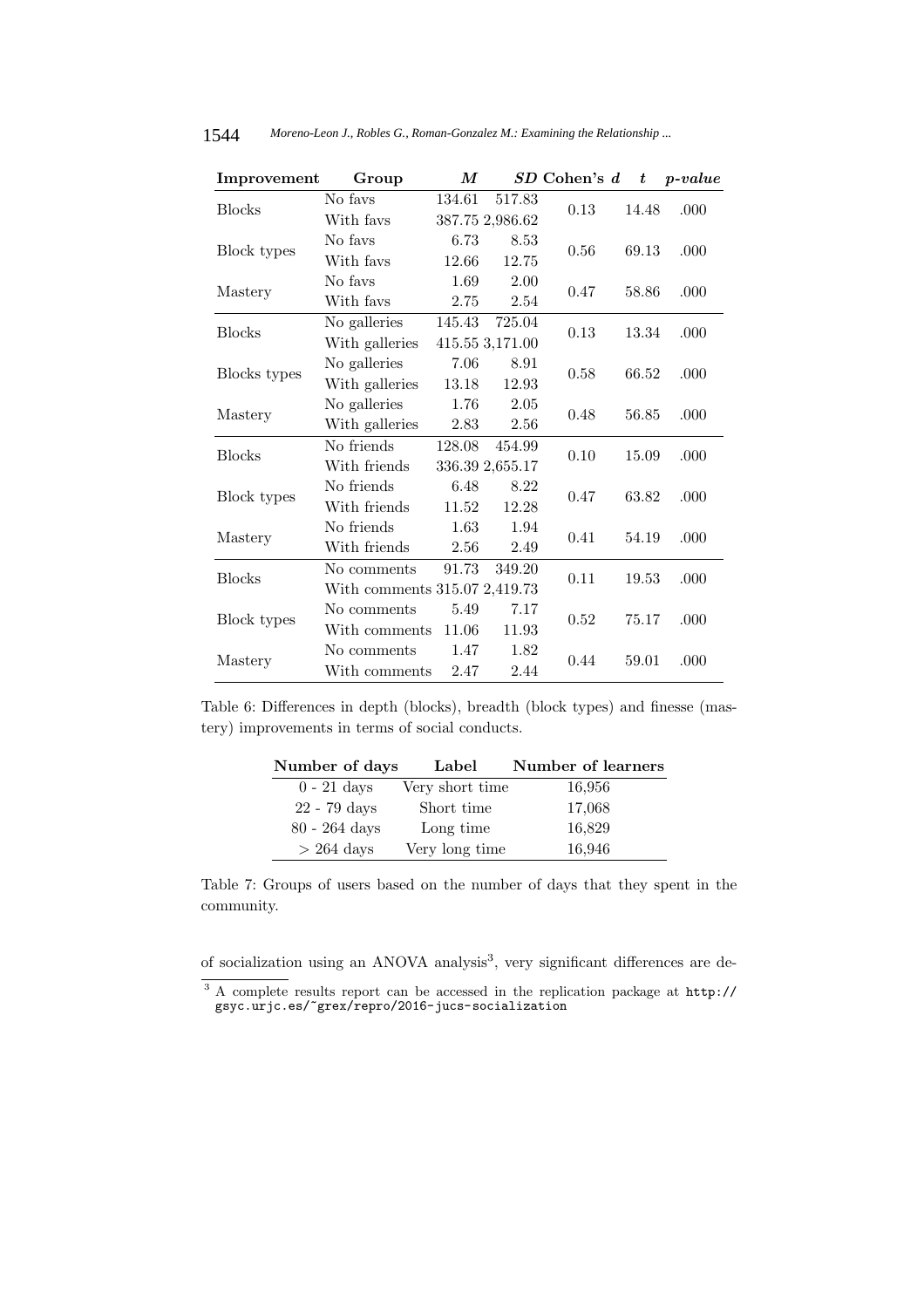

Figure 2: (1) Relationship of sociability with improvement in depth for each time group. (r) Relationship of sociability with improvement in breadth for each time group.



Figure 3: Relationship of sociability with improvement in finesse for each time group.

| Sociability.bis | Meaning               | Number of learners |  |  |  |
|-----------------|-----------------------|--------------------|--|--|--|
| 0               | No sociability        | 14.885             |  |  |  |
|                 | Very low sociability  | 11,387             |  |  |  |
| $\overline{2}$  | Low sociability       | 11,658             |  |  |  |
| 3               | High sociability      | 13,674             |  |  |  |
| 4               | Very high sociability | 16,195             |  |  |  |

Table 8: Groups of users based on *sociability.bis*, that gives the total number of social features used by a user  $(0 = \text{None}, 4 = \text{All}).$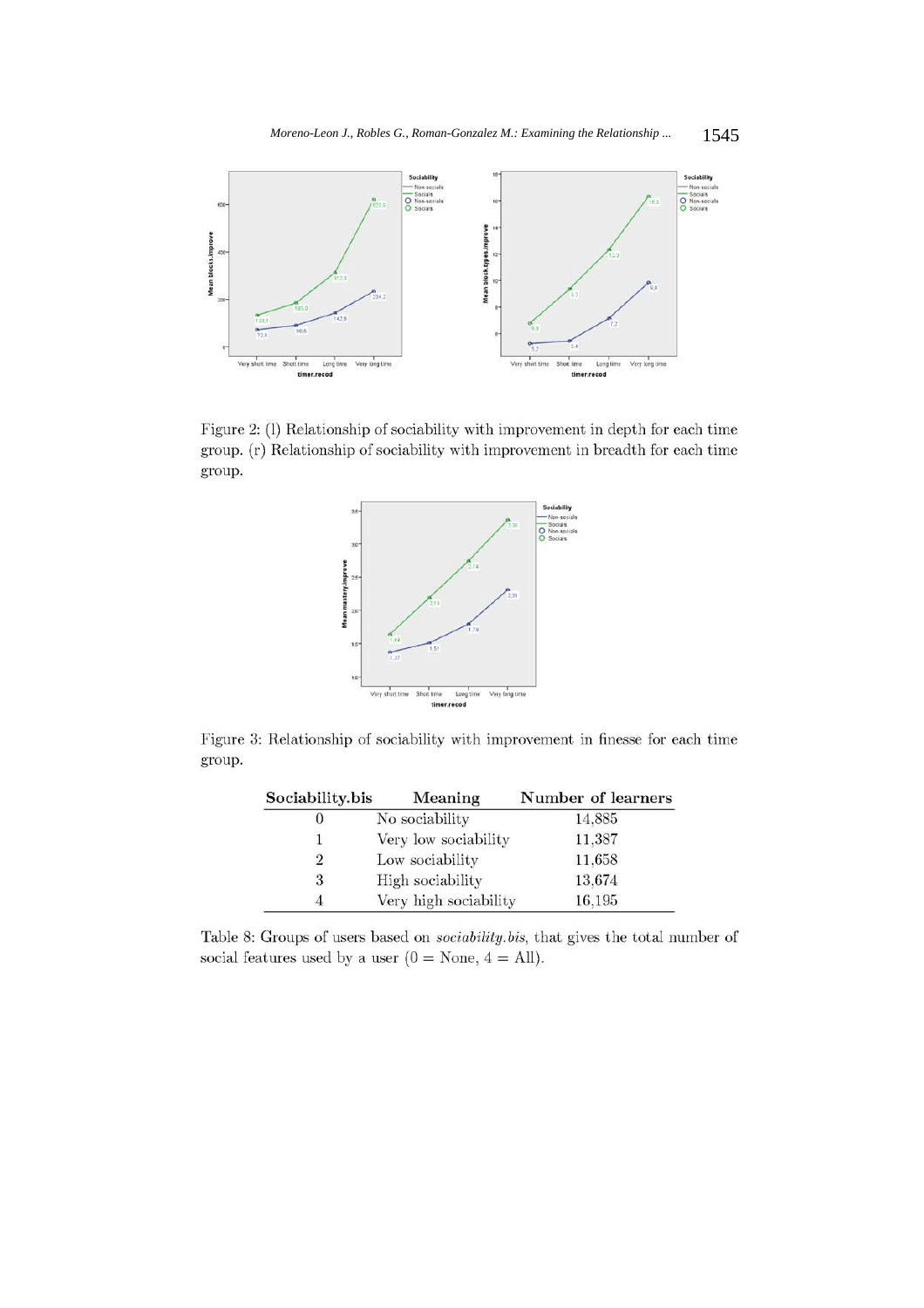tected for all the cases  $[p(F) = .000]$ , showing that more types of social activities in the community is positively associated with larger improvements in the programming skills. This is illustrated in Figures 4 and 5, which show the differences in improvements in depth, breadth and finesse for each social group taking the time in the community into account as a moderator variable. As can be seen, for users who spend a *long time* or a *very long time* in the community and perform the four social activities, the differences with the other groups of users in terms of improvements in number of blocks, different types of blocks and mastery score are notably bigger.



Figure 4: (1) Relationship of level of sociability with improvement in depth for each time group. (r) Relationship of level of sociability on improvement in breadth for each time group.



Figure 5: Relationship of level of sociability with improvement in finesse for each time group.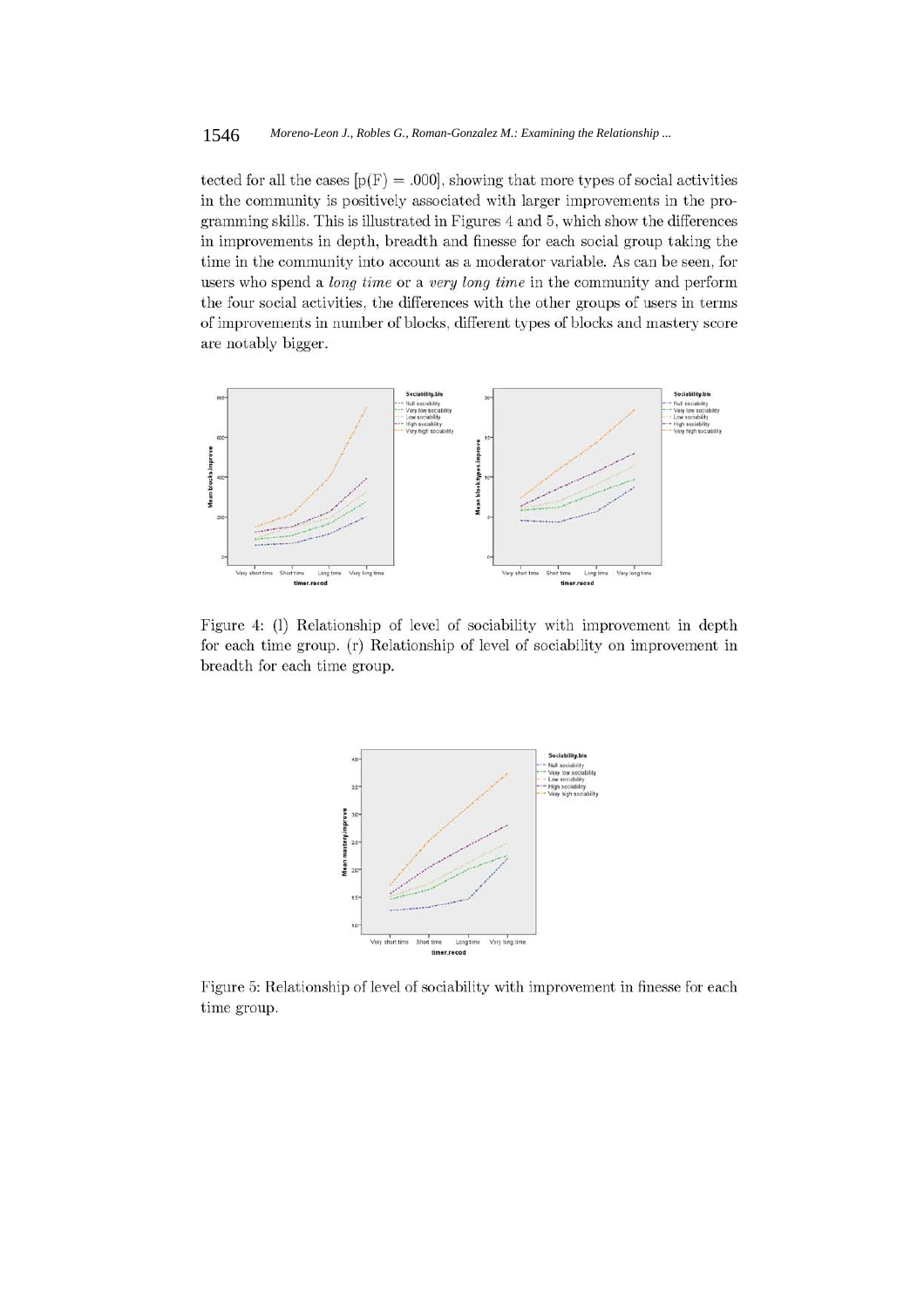### **5.2 Relationships between remix conducts and improvements in programming skills**

For the remix conducts, by dichotomizing between users who performed forks that implied modification to the source code of the original project and those who never did, two groups of users were created: no forks  $(n=20,698)$  and with forks (n=47,101). Table 9 shows the differences in improvements for both groups; there is a very significant difference in favour of the users who created forks in all cases. The biggest effect size is found for the improvements of breadth and finesse, while the effect size on depth is notably smaller.

| Improvement Group $M$ $SD$ Cohen's $d$ t |                            |      |      |  |                                     | $\boldsymbol{p}$ |
|------------------------------------------|----------------------------|------|------|--|-------------------------------------|------------------|
|                                          | No forks 122.80 506.67     |      |      |  |                                     |                  |
| <b>Blocks</b>                            | With forks 300.41 2,403.26 |      | 0.09 |  |                                     |                  |
|                                          | No forks 6.92              | 8.21 |      |  | 15.28.000<br>44.06.000<br>33.25.000 |                  |
| Block types                              | With forks 10.41 11.86     |      | 0.32 |  |                                     |                  |
|                                          | No forks $1.75$            | 1.96 |      |  |                                     |                  |
| Mastery                                  | With forks 2.34            | 2.43 | 0.26 |  |                                     |                  |

Table 9: Differences in depth, breadth and finesse improvements in terms of forks.

When the time spent in the community is considered as a moderator variable that affects the relationship between the independent and the dependent variables, as done in [Section 5.1], and users are therefore separated in very short time, short time, long time and very long time groups, the differences in the improvements of learning are slightly distinct. Thus, when the time spent in the community is very short, there are differences in favour of the no forks group when it comes to breadth and finesse. However, as time increases, the differences are in favour of the with forks group. Figures 6 and 7 illustrate the differences in improvements of number of blocks, different types of blocks and mastery score, and show that the relationship of remixing with the improvement of programming skills tends to increase over time.

### **6 Discussion**

In this section we will answer the research questions that this papers targets, discuss implications and point out the threats to the validity of our results.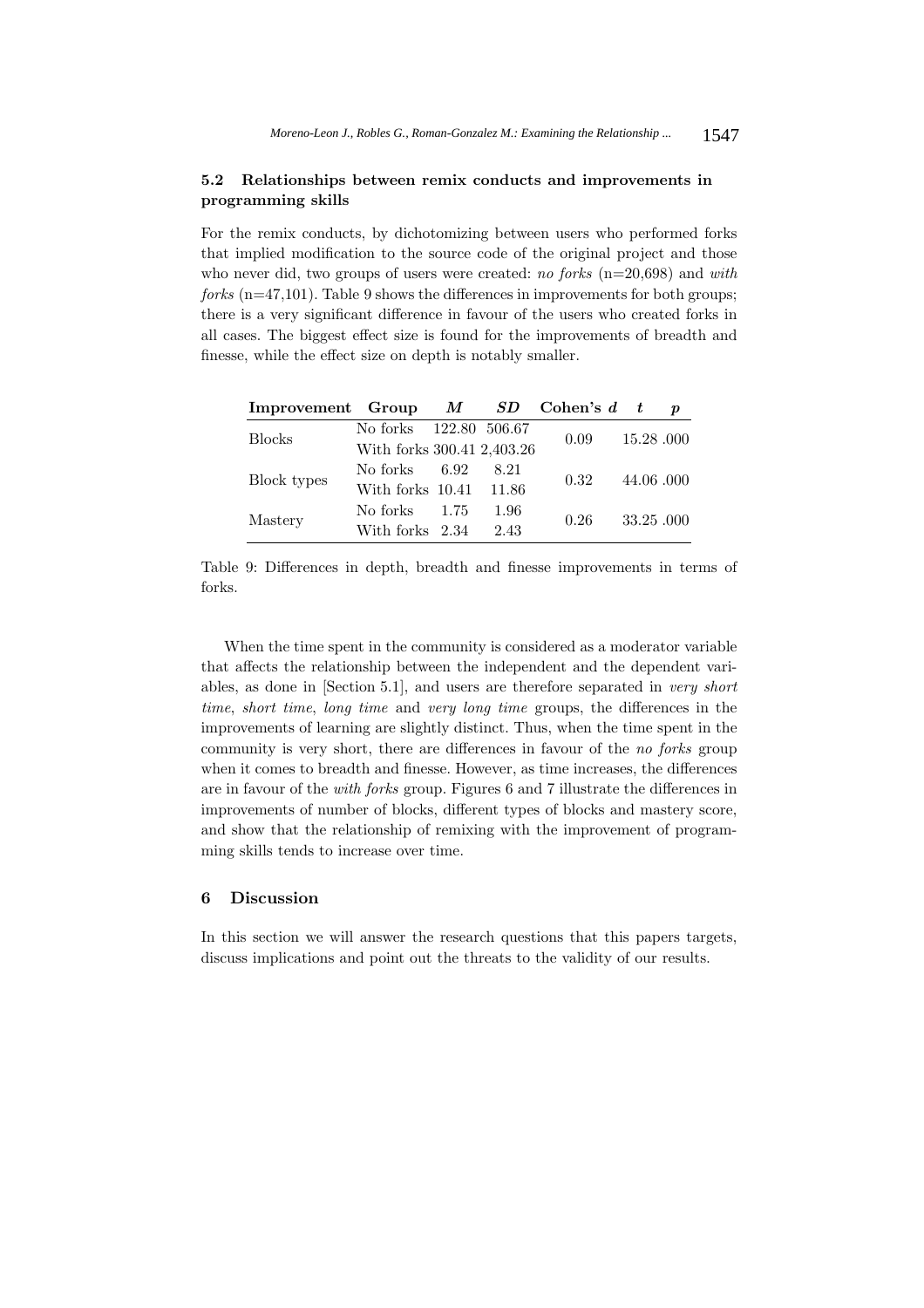

Figure 6: (1) Relationship of remix conducts with improvement in depth.  $(r)$ Relationship of remix conducts with improvement in breadth.



Figure 7: Relationship of remix conducts with improvement in finesse.

### $6.1$ RQ1: Is there a relationship between learners' social participation in the Scratch community and the improvement in software development skills?

The results indicate that there is a relationship between the social conducts of learners in the community and the improvement in the sophistication of their projects, measured in depth, breadth and finesse. This is the case when any of the social activities are considered independently (favorites, galleries, friends, and comments), and also when the social conducts are grouped by the sum of the activities (codified as the *sociability* variable). In all cases there are very significant differences in favour of the *social* groups, being the effect sizes moderate (see [Ellis, 2010]) for the improvement in the amount of types of blocks and mastery score, and small for the number of blocks. Moreover, when groups of users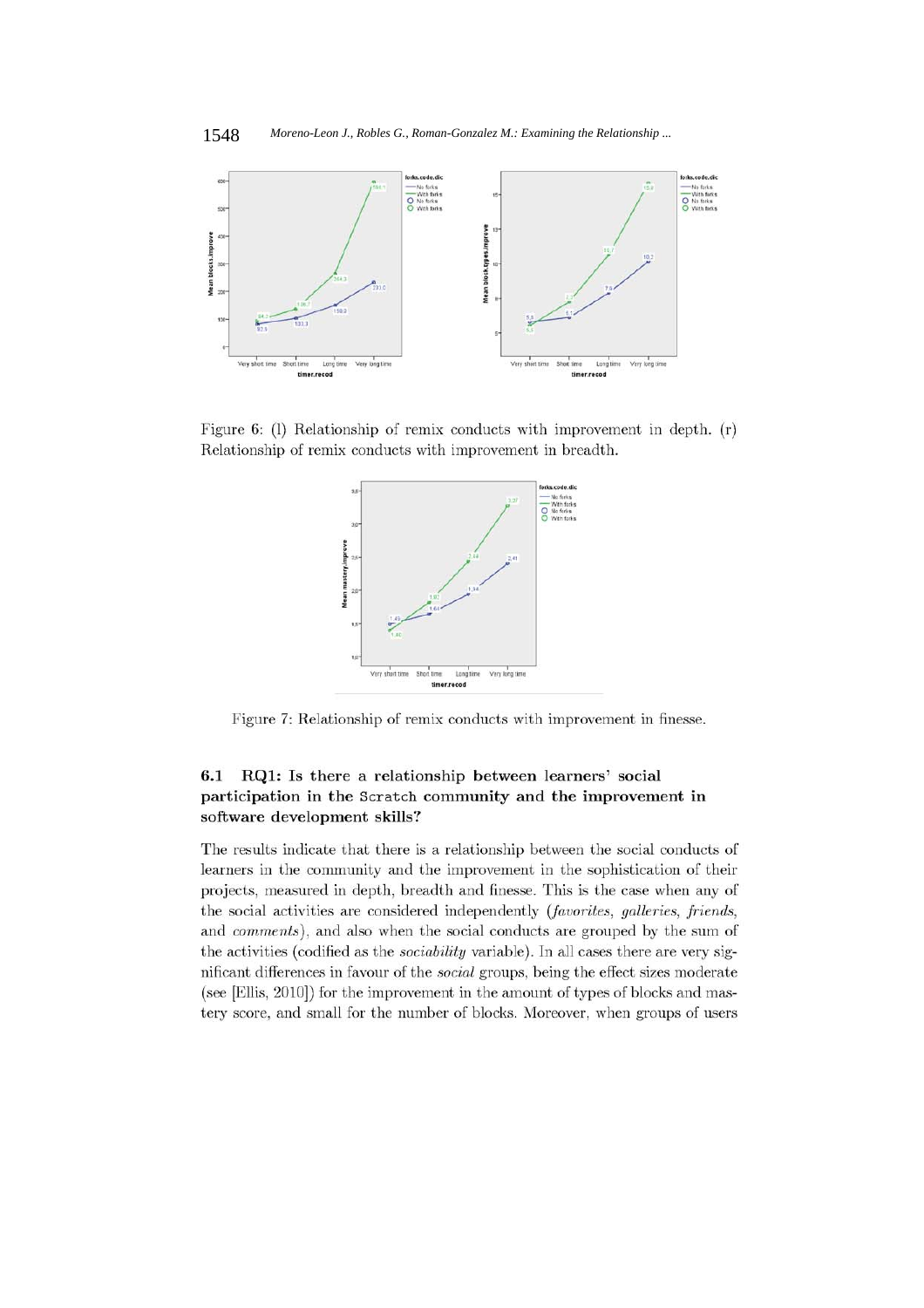are created based on the level of social participation (no sociability, very low sociability, low sociability, high sociability and very high sociability), very significant differences are detected between groups for the improvement measurements. The results show that more social activities users perform is positively associated with more improvements in sophistication.

It must be noted that our results contradict, to some degree, the conclusions by Scaffidi et al. [Scaffidi and Chambers, 2012] and by Fields et al. [Fields et al., 2014]. On one hand, the results by Scaffidi et al., which state that a negative progression in terms of technical skills were detected for users of the Scratch community, are based on a sample of 250 users [Scaffidi and Chambers, 2012]. Therefore, the difference in the size of the sample can justify the discrepancies in the conclusions. In fact, Matias et al. [Matias et al., 2016] recently revisited [Scaffidi and Chambers, 2012] by studing a much bigger number of projects, and their conclusions are in line with ours, as they proved that Scratch users tend to share increasingly code-heavy projects over time and use a more diverse range of code concepts. In the study by Fields et al., where no link between of online participation and level of programming sophistication had been found, the sample is notably bigger, being formed by 2,225 users [Fields et al., 2014], although far from the 67,799 users analyzed in our investigation. Nonetheless, a possible explanation for the differences in the results could be based, not only on the number of users of the sample, but also on the selection process. While we selected those users who had published at least five projects during a 5 years span, Fields et al. included users who had published at least one project in a 3 months period. It is plausible that the relationships between social conducts and programming skills were not presented in their dataset since that connection emerges over time on learners with a minimum level of project production, as discussed in [Section 6.3].

# **6.2 RQ2: Is there a relationship between learners' remix conducts in the** Scratch **community and the improvement in software development skills?**

Our results indicate that there is a relationship between the remix conducts of learners and the improvement in the sophistication of their projects, both in number of blocks, amount of types of blocks and mastery score, as very significant differences in the three cases in favour to the users who performed forks have been detected. These results are consistent with the conclusions of an investigation that also studied the whole Scratch repository showing that users who remix more often have larger repertoires of programming commands [Dasgupta et al., 2016]. However, the effect sizes are noticeably smaller in comparison with those of the social conducts, both for depth, breadth and finesse.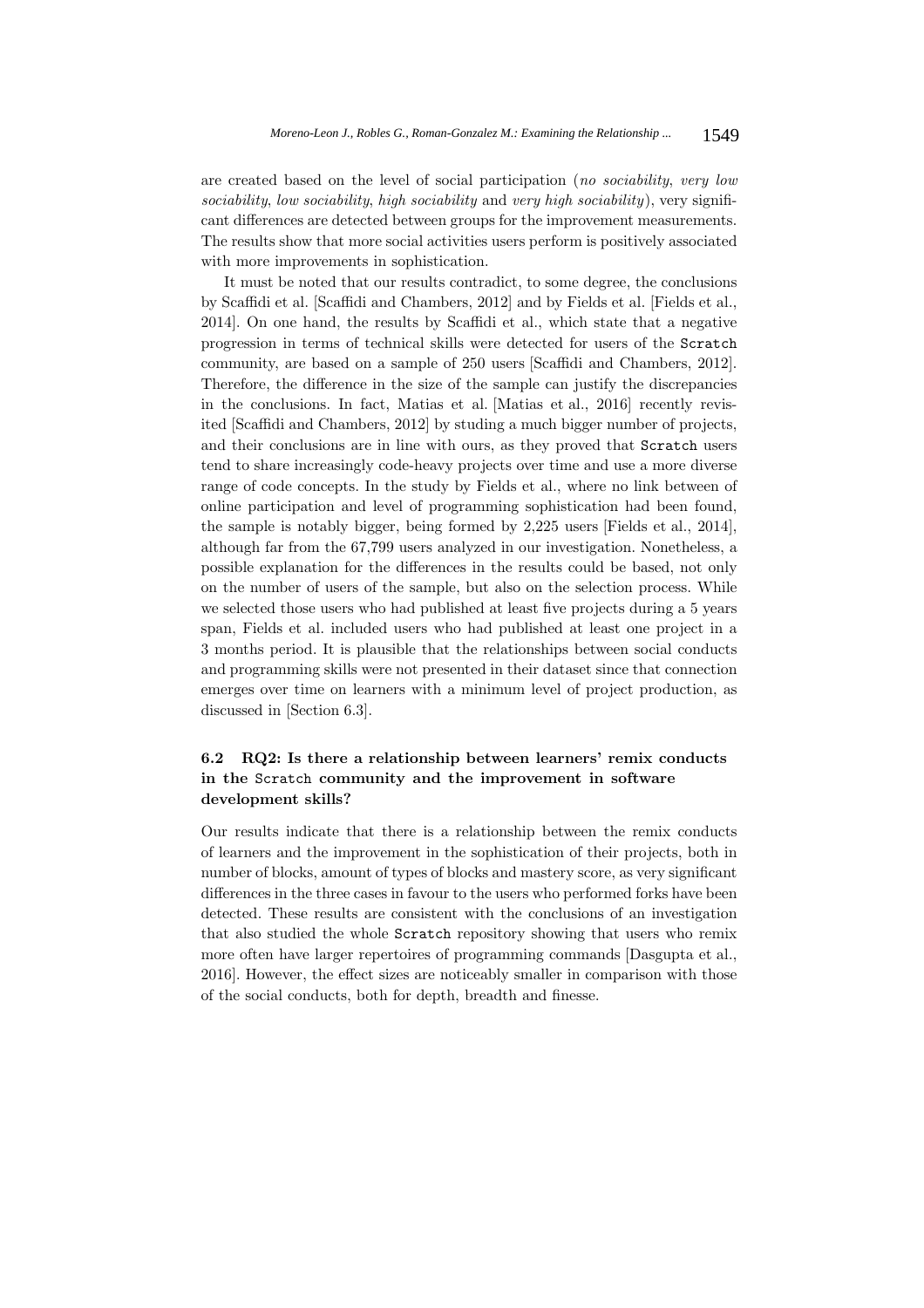### **6.3 RQ3: How does time spent in the community affect the answer to questions RQ1 and RQ2?**

Although results show that the relationship of social and code reuse activities with the improvement in sophistication tend to grow with time, there are slight differences among activities depending on the time the user spends in the community that are worth noting. For the social conducts, in all cases (very short time, short time, long time and very long time) there are significant differences in sophistication in favour to the social groups. However this is not the case for the remix conducts, as the differences are in favour of the group who does not perform forks when the time spent in the community is very short. As the time in the community increases, the differences are in favour of the group that performs remixes. Thus, the bigger differences in depth, breadth and finesse between social and non social groups, as well as between forks and no forks groups, are detected for users who spend a very long time in the community.

### **6.4 Implications**

Taking into account that computer programming is being introduced in the national curriculum of primary and secondary education of several countries around the world [Balanskat and Engelhardt, 2015], these findings, if confirmed in controlled studies, could have an impact on the teaching of software development skills in schools, high schools and universities alike. Educators could discriminate between programming platforms in terms of the social, remix, and software evolution features that are offered, and could also plan the right time to encourage learners to put into play the different social and remix features provided by the programming platform.

But not only the education sector could exploit these findings. Companies and organizations building different types of tools to support programming activities, both focused on learners and professional developers, could also take them into account to include new and diverse social functionalities, which could have an impact on the progression of the developers using the platform. In a similar vein, both individual programmers and software development teams could try to encourage social participation as a mean to enhance learning.

Our results, which show a positive correlation between the development of software programming skills and the amount of social conducts of the learner in the Scratch platform, may contradict a widespread idea (almost a stereotype): excellent programmers do not like social interaction [Schott and Selwyn, 2000]. In fact, we have found some literature, prior to the year 2000, which supported the idea of the tendency of programmers to introversion. So, in [Ketler and Smith, 1992] programmers were characterized as more introverted than the general population; [Kagan, 1984] reported that extroversion is negatively correlated with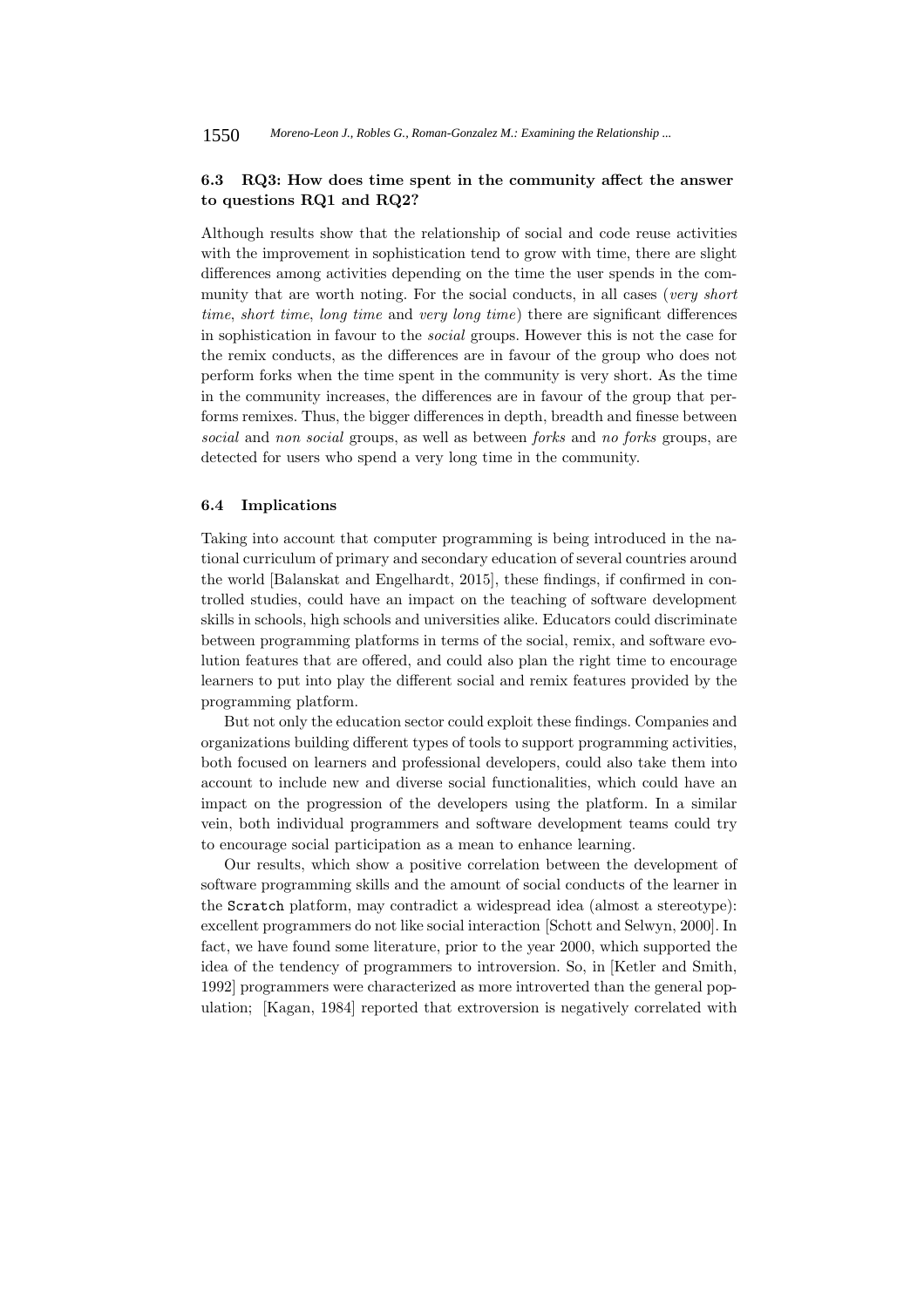achievement in computer programming exams; and in [Bush and Schkade, 1985] most programmers were identified as being introverted, serious, quiet and logical. However, some other studies did not find relationship between introversion/extroversion and computer programming [Kagan and Douthat, 1985, Newsted, 1975].

A second body of research, especially from the year 2008 onwards and coinciding with the raise of social software development platforms (such as GitHub or GitLab) and social coding site for learning to program (such as Scratch), started to find evidence of the contrary: the superiority of extroverts in programming task. Hence, in [Law et al., 2010] extrovert students outperformed introvert students when learning Java; results in [Yilmaz and O'Connor, 2012] indicate that there are more individuals in software teams, who may perceive to be extroverted not only in a classroom environment but also in an industrial setting. Moreover, in [Licorish and MacDonell, 2014] top global software practitioners demonstrated more openness to experience than the other practitioners did; additionally, top practitioners involved in usability-related tasks were found to be highly extroverted. Even more, Bazelli et al. analyze the Q&A website Stack-Overflow for personality traits of participants [Bazelli et al., 2013]: using textual analysis of posts, they found that authors with higher reputation are more extroverted compared to those with medium and lower reputation. Finally, a recent research has found a positive correlation between computational thinking, which is supposed to be the problem-solving ability that underlies programming tasks, and the extroversion personality factor in a sample of Spanish middle-school students [Román-González et al., 2016b]. Our results are consistent with this emerging second body of research.

Moving the discussion to educational environments for learning programming, it is plausible that the first wave of programming languages in schools  $(e.g.,)$ Logo) could fit better to introverted learners, while the second wave with visual programming languages (e.g., Scratch) is better suited to the extroverted ones. It should be noted that the former had difficult syntaxes, non-significant products and were essentially lonely-learning environments, while the latter overcome the aforementioned limitations providing an easy floor with easy syntax, wide walls due to diverse and significant coding products, and social learning environment that allows remixing and high ceiling products. Maybe we are witnessing a transformation of the programmer from a logical-formal, inside-oriented to an expressive-communicative, outside-oriented subject. This path was already anticipated by Capretz in 2003 (between the two waves) when warning that if the software field continued dominated by introverted it would be difficult to meet the user requirements and the social needs; so more extroverted were desired [Capretz, 2003].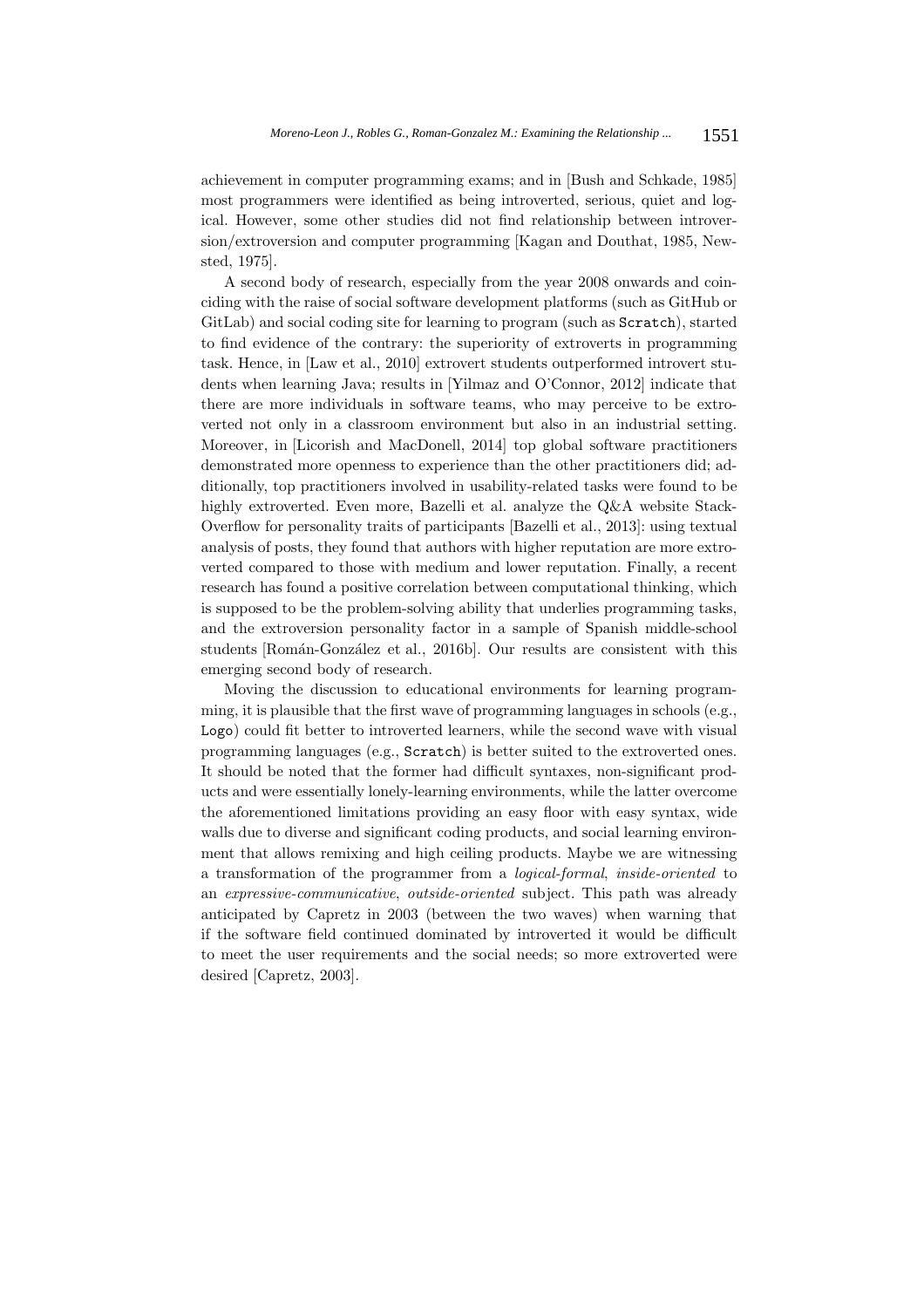### **6.5 Threats to validity**

There are several factors that affect the validity of our investigation. On the one hand, as this dataset does not offer access to the .sb2 files with the actual source code of the projects developed by learners, there is no possibility of measuring how effectively blocks are utilized in the projects. We can count the number of blocks, add the number of different types of blocks, and check whether learners use advanced and complex instructions, but there is no evidence that those blocks are used correctly.

Furthermore, our analysis is based on the notion of sophistication of programming skills, which is based on breadth, depth and finesse, may not be ideal to measure software development learning. Other approaches based, for instance, on bugs or on reusability of the code, could yield different results.

Moreover, there is no indication to state that users have learned in similar circumstances. It might be possible that social users have learned in formal environments, with help from peers and teachers, and being encouraged to share and participate in the community. On the contrary, non social users might mainly have learned in informal settings by their own. Although the size of the sample mitigates this potential threat to validity, there is no information in the dataset about the environment where users developed their programming learning.

It must be taken into account that even though we used the terms dependent, independent and moderator variables along the text, this work is not an experiment, but a posterior investigation of social interactions and products created by a community of learners. Consequently, the relationships between the so-called dependent and independent variables cannot be understood as causality. Future research, as detailed in [Section 7], should validate our results and state stronger conclusions by means of a controlled study.

In addition to dividing learners into quartiles (i.e., forming groups of same size), we have divided learners into equal timeframes (in our case, we chose 80 days) to address the concern that from a statistical perspective the chosen day divisions may have served to support the research hypotheses, even if inadvertently. The results using this second method are consistent with those presented in the paper, since social users have a greater improvement than non-social users in all groups. The specific results for this analysis are publicly available in the replication package.

Finally, when it comes to generalization to other, professional environments, these results must be treated with caution, being our investigation based on a learning community where most of the learners are non-professional developers under 18 years old. In this regard, although no identifiable information about users, including age, is incorporated in the dataset, stats from the Scratch web $site<sup>4</sup> indicate that a vast majority of users are under 18. It should be noted as$ 

<sup>4</sup> See https://scratch.mit.edu/statistics/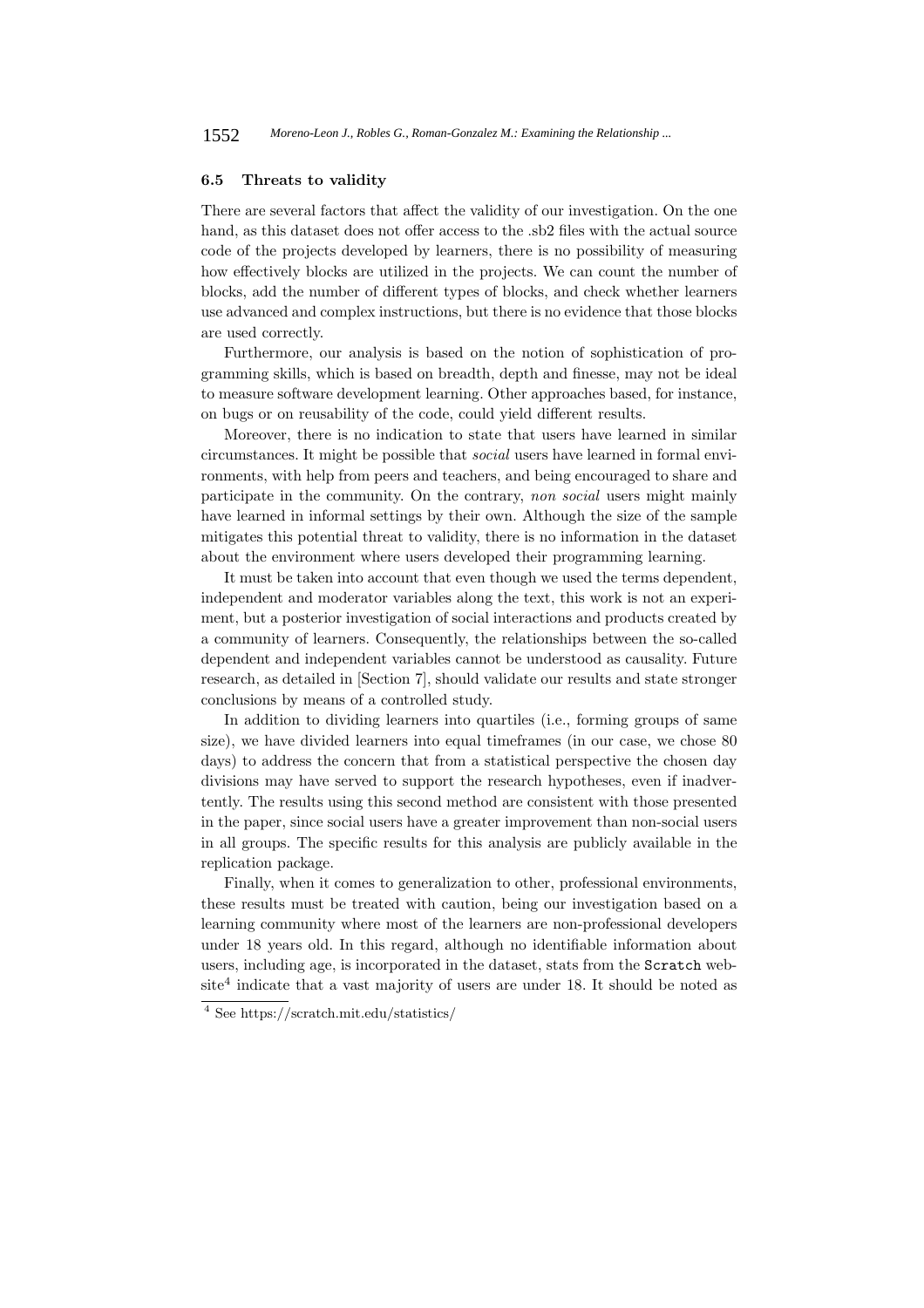well that there is a difference between learning to code and professional coding, where developers predominately already know how to code. Consequently, observations from a code learning environment such as Scratch may not transfer directly to professional software development environments.

### **7 Conclusions and Future Work**

This paper presents an investigation of the social and remix conducts of almost 70,000 users and the sophistication of over 1.5 million software projects authored by them in the Scratch platform, the most popular social coding site for learning to program. The results indicate that there is a relationship between the social conducts of users and the improvement of their programming abilities, showing that more social actions performed by users is positively associated with more sophistication in their programs. The relationship between remix conducts and coding skills is also detected, although the effect sizes on the improvement are noticeably smaller than in the former case. Furthermore, the results also provide evidence that the relationship of both social and remix factors with the development of software programming skills tends to grow with time.

It must be noted, though, that this work was not an experiment, but a posterior investigation. Therefore, the relationships between the social and remix conducts with software development skills cannot be considered as causality. In the near future we plan to carry out a controlled experiment with two groups of learners formed by students with similar characteristics regarding to age, gender and computational thinking skills, measured using the CT-test [Román-González et al., 2016a]. One of the groups will learn software development using the offline Scratch version, while the other one will make use of social features offered in the online community.

Since 2012, with the release the new Scratch site, important changes with the aim of boosting participation of learners in the community have been introduced. Access to the new dataset would allow to further study the differences in the participation patterns and in the learning of software development skills.

Further research on the topic should address the causes of the increased socialization and the corresponding improvement in programming outcomes. Other factors such as aptitude, enjoyment (and sharing) of programming tasks or actual time devoted to programming could be reasonable causes of this behavior. Therefore, deeper discussion, including other research approaches, should be desirable.

Finally, further investigations should replicate this investigation using data from a professional social coding site, such as GitHub, which could allow to study differences in the impact of social activities on software development skills between mostly young learners and professional developers.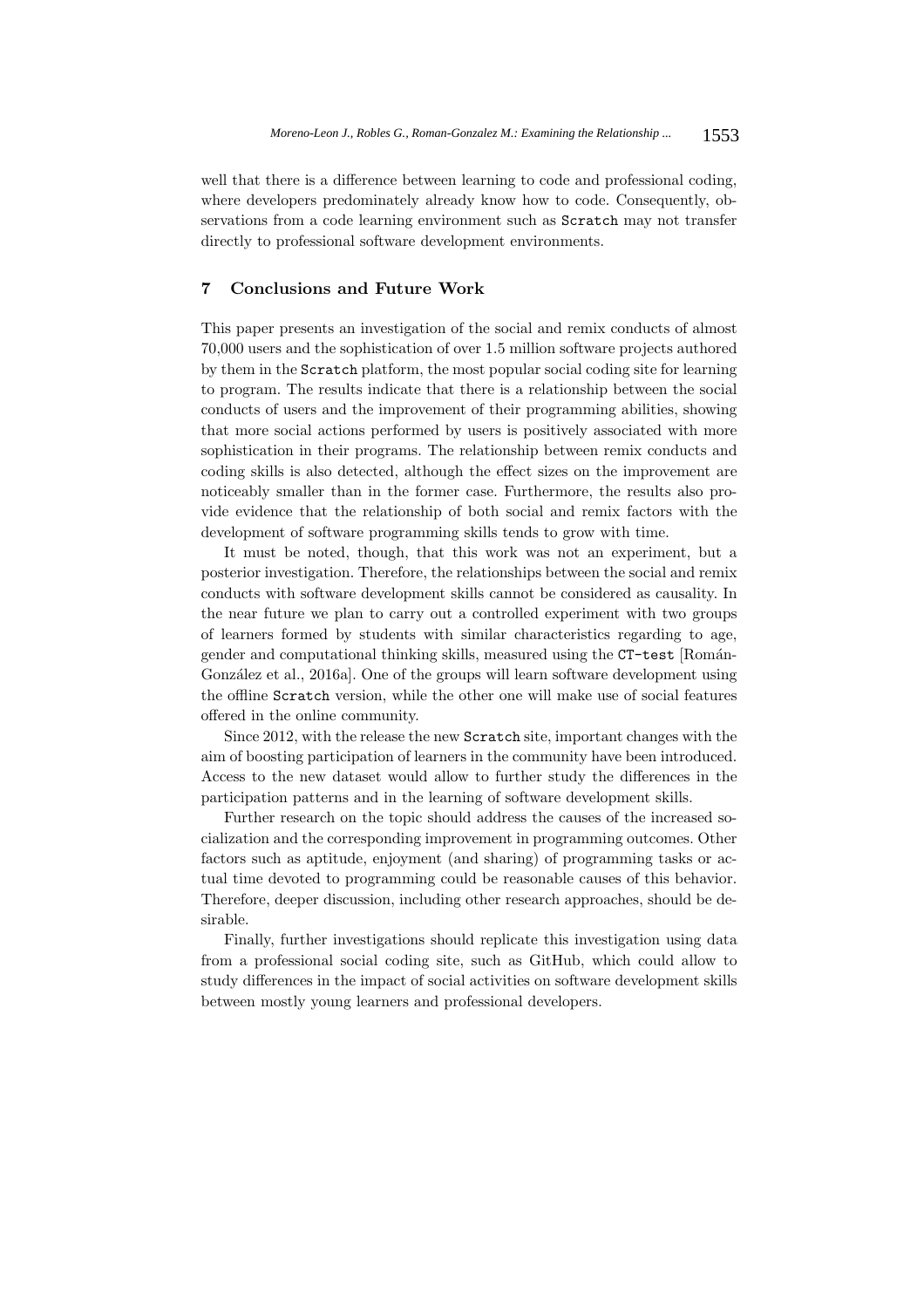### **Acknowledgments**

The work of the authors has been funded in part by the Madrid Region under eMadrid (S2013/ICE-2715) and the second author by the Spanish Gov. with SobreSale (TIN2011-28110). We are thankful to the Scratch Research Data team for granting us access to the data, especially to Benjamin Mako Hill and Andrés Monroy-Hernández.

### **References**

- [Ahmadi et al., 2008] Ahmadi, N., Jazayeri, M., Lelli, F., and Nesic, S. (2008). A survey of social software engineering. In Automated Software Engineering-Workshops, 2008. ASE Workshops 2008. 23rd IEEE/ACM International Conference on, pages 1–12. IEEE.
- [Augustine et al., 2005] Augustine, S., Payne, B., Sencindiver, F., and Woodcock, S. (2005). Agile project management: Steering from the edges. Commun. ACM, 48(12):85–89.
- [Babb et al., 2014] Babb, J., Hoda, R., and Norbjerg, J. (2014). Embedding reflection and learning into agile software development. IEEE Software, 31(4):51–57.
- [Balanskat and Engelhardt, 2015] Balanskat, A. and Engelhardt, K. (2015). Computing our future: Computer programming and coding - priorities, school curricula and initiatives across Europe. Technical report, European Schoolnet.
- [Bazelli et al., 2013] Bazelli, B., Hindle, A., and Stroulia, E. (2013). On the personality traits of stackoverflow users. In ICSM, pages 460–463.
- [Boe et al., 2013] Boe, B., Hill, C., Len, M., Dreschler, G., Conrad, P., and Franklin, D. (2013). Hairball: Lint-inspired static analysis of Scratch projects. In 44th ACM Technical Symposium on Computer Science Education, SIGCSE '13, pages 215–220, NY, USA. ACM.
- [Bougie et al., 2011] Bougie, G., Starke, J., Storey, M.-A., and German, D. M. (2011). Towards understanding Twitter use in Software Engineering: Preliminary findings, ongoing challenges and future questions. In Proceedings of the 2nd international workshop on Web 2.0 for software engineering, pages 31–36. ACM.
- [Brennan et al., 2010] Brennan, K., Monroy-Hern´andez, A., and Resnick, M. (2010). Making projects, making friends: Online community as catalyst for interactive media creation. New Directions for Youth Development, 2010(128):75–83.
- [Bush and Schkade, 1985] Bush, C. M. and Schkade, L. L. (1985). In search of the perfect programmer. Datamation, 31(6):128–132.
- [Capiluppi et al., 2013] Capiluppi, A., Serebrenik, A., and Singer, L. (2013). Assessing technical candidates on the social web. Software, IEEE, 30(1):45–51.
- [Capretz, 2003] Capretz, L. F. (2003). Personality types in software engineering. International Journal of Human-Computer Studies, 58(2):207–214.
- [Clarke et al., 2015] Clarke, P., O'Connor, R. V., Leavy, B., and Yilmaz, M. (2015). Exploring the relationship between software process adaptive capability and organisational performance. IEEE Transactions on Software Engineering, 41(12):1169–1183.
- [Dabbish et al., 2012] Dabbish, L., Stuart, C., Tsay, J., and Herbsleb, J. (2012). Social coding in GitHub: Transparency and collaboration in an open software repository. In ACM 2012 conference on Computer Supported Cooperative Work, pages 1277–1286. ACM.
- [Dahotre et al., 2010] Dahotre, A., Zhang, Y., and Scaffidi, C. (2010). A qualitative study of animation programming in the wild. In Proceedings of the 2010 ACM-IEEE International Symposium on Empirical Software Engineering and Measurement, page 29. ACM.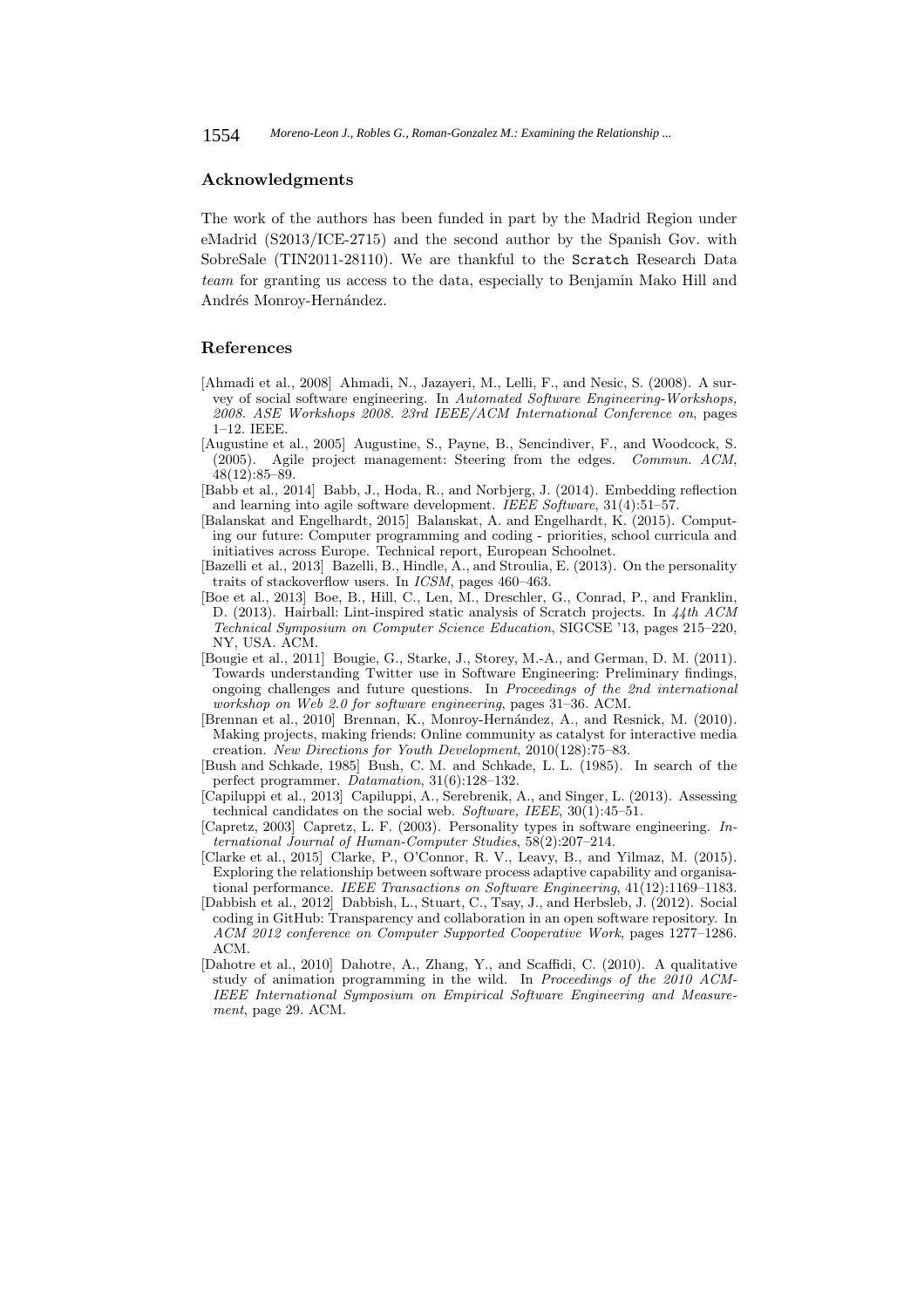- [Dasgupta et al., 2016] Dasgupta, S., Hale, W., Monroy-Hernández, A., and Hill, B. M. (2016). Remixing as a pathway to computational thinking. In Proceedings of the 19th ACM Conference on Computer-Supported Cooperative Work & Social Computing, CSCW '16, pages 1438–1449, New York, NY, USA. ACM.
- [Ellis, 2010] Ellis, P. D. (2010). The essential guide to effect sizes: Statistical power, meta-analysis, and the interpretation of research results. Cambridge University Press.
- [Fields et al., 2014] Fields, D. A., Giang, M., and Kafai, Y. (2014). Programming in the wild: Trends in youth computational participation in the online Scratch community. In 9th workshop in primary and secondary computing education, pages 2–11. ACM.
- [Fields et al., 2013] Fields, D. A., Giang, M., and Kafai, Y. B. (2013). Understanding collaborative practices in the Scratch online community: Patterns of participation among youth designers. In To see the world and a grain of sand: Learning across levels of space, time, and scale: CSCL 2013 Conference Proceedings, volume 1, pages 200–207. International Society of the Learning Sciences.
- [Gross et al., 2010] Gross, P. A., Herstand, M. S., Hodges, J. W., and Kelleher, C. L. (2010). A code reuse interface for non-programmer middle school students. In Proceedings of the 15th international conference on Intelligent user interfaces, pages 219–228. ACM.
- [Haefliger et al., 2008] Haefliger, S., Von Krogh, G., and Spaeth, S. (2008). Code reuse in open source software. Management Science, 54(1):180–193.
- [Halstead, 1977] Halstead, M. H. (1977). Elements of Software Science (Operating and programming systems series). Elsevier Science Inc.
- [Hoda et al., 2013] Hoda, R., Babb, J., and Norbjerg, J. (2013). Toward learning teams. Software, IEEE, 30(4):95–98.
- [Hoda et al., 2011] Hoda, R., Noble, J., and Marshall, S. (2011). Developing a grounded theory to explain the practices of self-organizing agile teams. Empirical Software Engineering, 17(6):609–639.
- [Huff et al., 1992] Huff, S. L., Munro, M. C., and Marcolin, B. (1992). Modelling and measuring end user sophistication. In Proceedings of the 1992 ACM SIGCPR Conference on Computer Personnel Research, SIGCPR '92, pages 1–10, New York, NY, USA. ACM.
- [Jiang et al., 2013] Jiang, J., Zhang, L., and Li, L. (2013). Understanding project dissemination on a social coding site. In 2013 20th Working Conference on Reverse Engineering (WCRE), pages 132–141. IEEE.
- [Kagan, 1984] Kagan, D. M. (1984). Personality and learning basic. Journal of Instructional Psychology, 11(1):10.
- [Kagan and Douthat, 1985] Kagan, D. M. and Douthat, J. M. (1985). Personality and learning fortran. International journal of man-machine studies, 22(4):395–402.
- [Ketler and Smith, 1992] Ketler, K. and Smith, R. D. (1992). Differences between third and fourth generation programmers: A human factor analysis. Information Resources Management Journal (IRMJ), 5(2):25–35.
- [Law et al., 2010] Law, K. M., Lee, V. C., and Yu, Y.-T. (2010). Learning motivation in e-learning facilitated computer programming courses. Computers  $\mathcal C$  Education, 55(1):218–228.
- [Licorish and MacDonell, 2014] Licorish, S. A. and MacDonell, S. G. (2014). Personality profiles of global software developers. In Proceedings of the 18th International Conference on Evaluation and Assessment in Software Engineering, page 45. ACM.
- [Matias et al., 2016] Matias, J. N., Dasgupta, S., and Hill, B. M. (2016). Skill progression in scratch revisited. In Proceedings of the 2016 CHI Conference on Human Factors in Computing Systems, pages 1486–1490. ACM.
- [McCabe, 1976] McCabe, T. (1976). A complexity measure. Software Engineering, IEEE Transactions on, SE-2(4):308–320.
- [Mens and Goeminne, 2011] Mens, T. and Goeminne, M. (2011). Analysing the evolution of social aspects of open source software ecosystems. In IWSECO@ ICSOB,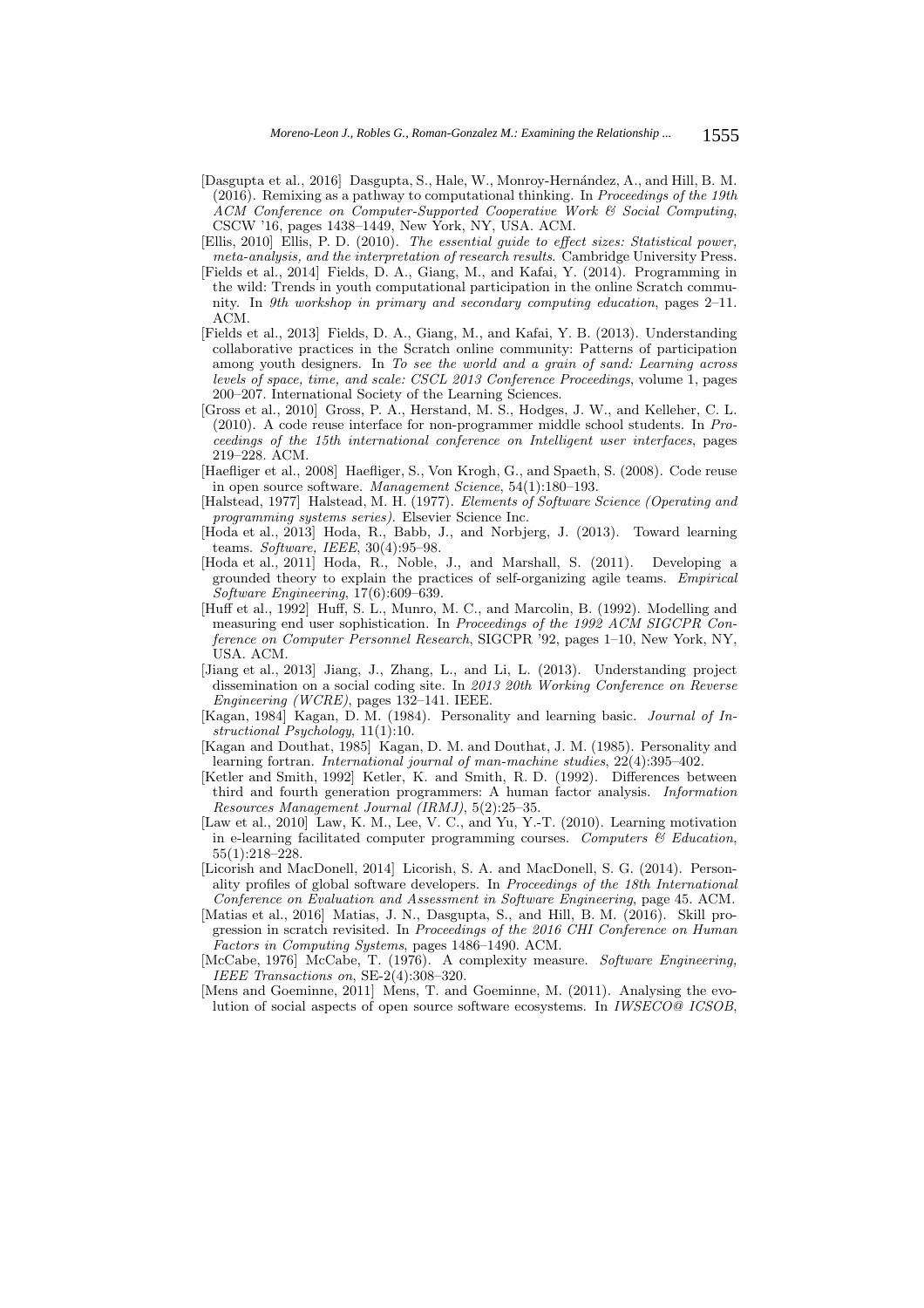pages 1–14.

- [Monroy-Hernández and Resnick, 2008] Monroy-Hernández, A. and Resnick, M. (2008). Empowering kids to create and share programmable media. interactions, 15: 50–53. ACM ID, 1340974.
- [Moreno-León et al., 2015] Moreno-León, J., Robles, G., and Román-González, M. (2015). Dr. Scratch: Automatic analysis of Scratch projects to assess and foster computational thinking. RED. Revista de Educación a Distancia,  $15(46)$ .
- [Moreno-León et al., 2016a] Moreno-León, J., Robles, G., and Román-González, M. (2016a). Comparing computational thinking development assessment scores with software complexity metrics. In Global Engineering Education Conf. (EDUCON), 2016 IEEE, pages 1040–1045.
- [Moreno-León et al., 2016b] Moreno-León, J., Robles, G., and Román-González, M. (2016b). How social are Scratch learners? A comprehensive analysis of the Scratch platform for social interactions. In FLOSS Education and Computational Thinking Workshop. 12th International Conference on Open Source Systems, pages 19–26.
- [Newsted, 1975] Newsted, P. R. (1975). Grade and ability predictions in an introductory programming course. ACM SIGCSE Bulletin, 7(2):87-91.
- [Pham et al., 2013] Pham, R., Singer, L., Liskin, O., Figueira Filho, F., and Schneider, K. (2013). Creating a shared understanding of testing culture on a social coding site. In Software Engineering (ICSE), 2013 35th Intl Conference on, pages 112–121. IEEE.
- [Resnick, 2012] Resnick, M. (2012). Mother's day, warrior cats, and digital fluency: Stories from the Scratch online community. In Proceedings of the Constructionism 2012 Conference: Theory, Practice and Impact, pages 52–58.
- [Resnick et al., 2009] Resnick, M., Maloney, J., Monroy-Hernández, A., Rusk, N., Eastmond, E., Brennan, K., Millner, A., Rosenbaum, E., Silver, J., Silverman, B., and Kafai, Y. (2009). Scratch: Programming for all. Commun. ACM, 52(11):60–67.
- [Román-González et al., 2016a] Román-González, M., Pérez-González, J.-C., and Jiménez-Fernández, C. (2016a). Which cognitive abilities underlie computational thinking? criterion validity of the computational thinking test. Computers in Human Behavior.
- [Román-González et al., 2016b] Román-González, M., Pérez-González, J. C., Moreno-León, J., and Robles, G. (2016b). Does computational thinking correlate with personality? the non-cognitive side of computational thinking. In Proceedings of the Technological Ecosystems for Enhancing Multiculturality Conference, TEEM '16, pages  $1-10.$
- [Sawyer and Guinan, 1998] Sawyer, S. and Guinan, P. J. (1998). Software development: Processes and performance. IBM Systems Journal, 37(4):552-569.
- [Scaffidi and Chambers, 2012] Scaffidi, C. and Chambers, C. (2012). Skill progression demonstrated by users in the Scratch animation environment. International Journal of Human-Computer Interaction, 28(6):383–398.
- [Schott and Selwyn, 2000] Schott, G. and Selwyn, N. (2000). Examining the male, antisocial stereotype of high computer users. Journal of Educational Computing Research, 23(3):291–303.
- [Storey et al., 2010] Storey, M.-A., Treude, C., van Deursen, A., and Cheng, L.-T. (2010). The impact of social media on software engineering practices and tools. In Proceedings of the FSE/SDP workshop on Future of software engineering research, pages 359–364. ACM.
- [Surian et al., 2010] Surian, D., Lo, D., and Lim, E.-P. (2010). Mining collaboration patterns from a large developer network. In Reverse Engineering (WCRE), 2010 17th Working Conference on, pages 269–273. IEEE.
- [Thung et al., 2013] Thung, F., Bissyandé, T. F., Lo, D., and Jiang, L. (2013). Network structure of social coding in GitHub. In Software Maintenance and Reengineering (CSMR), 2013 17th European Conference on, pages 323–326. IEEE.
- [Vasilescu et al., 2013] Vasilescu, B., Filkov, V., and Serebrenik, A. (2013). Stack-Overflow and GitHub: Associations between software development and crowdsourced